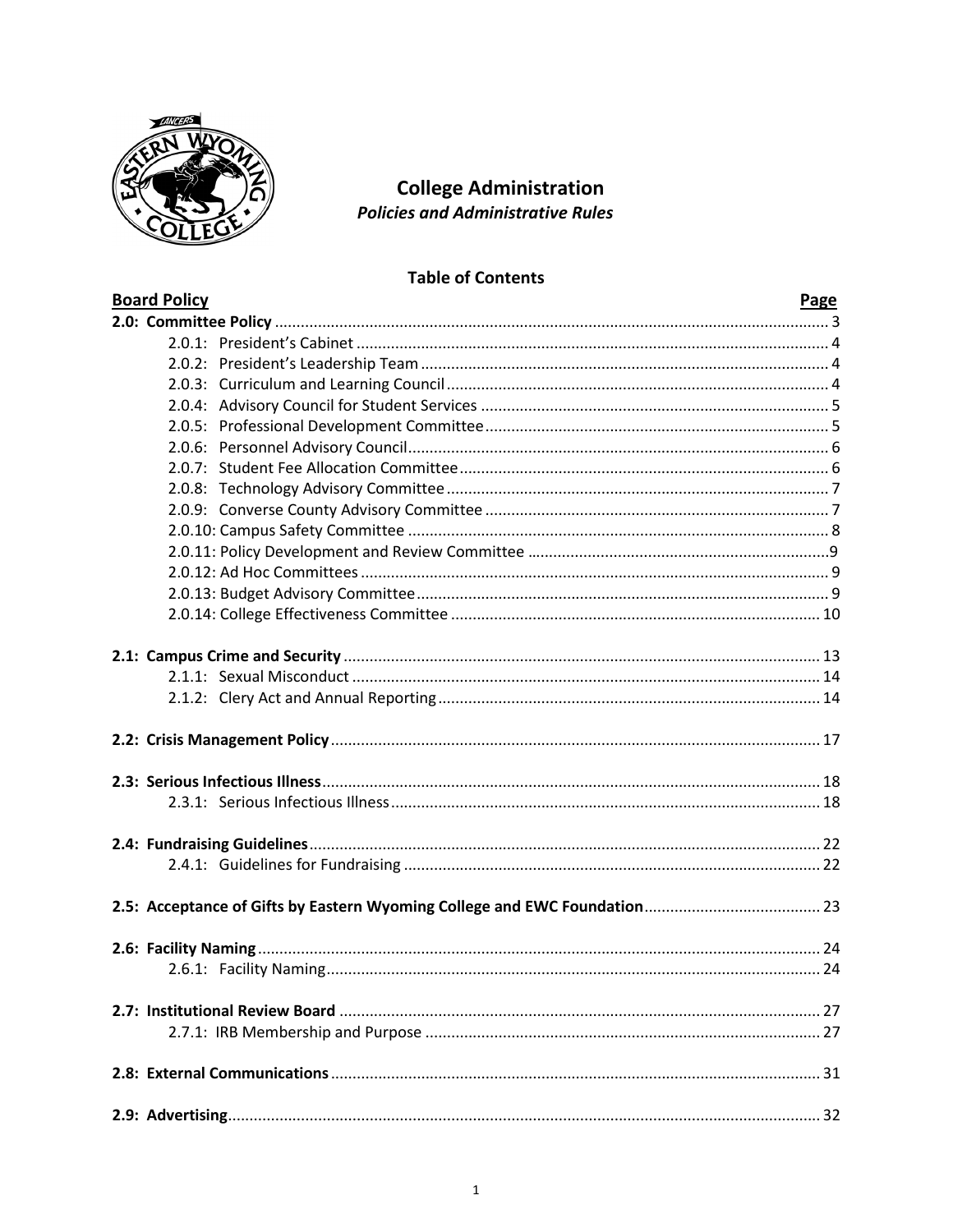| 2.11: Emergency Notification or Issuance of a Campus Timely Warning Notice  34 |  |
|--------------------------------------------------------------------------------|--|
|                                                                                |  |
|                                                                                |  |
|                                                                                |  |
|                                                                                |  |
|                                                                                |  |

REVISED 6/8/21 Renumbered 6/8/21 (RF) Revised Format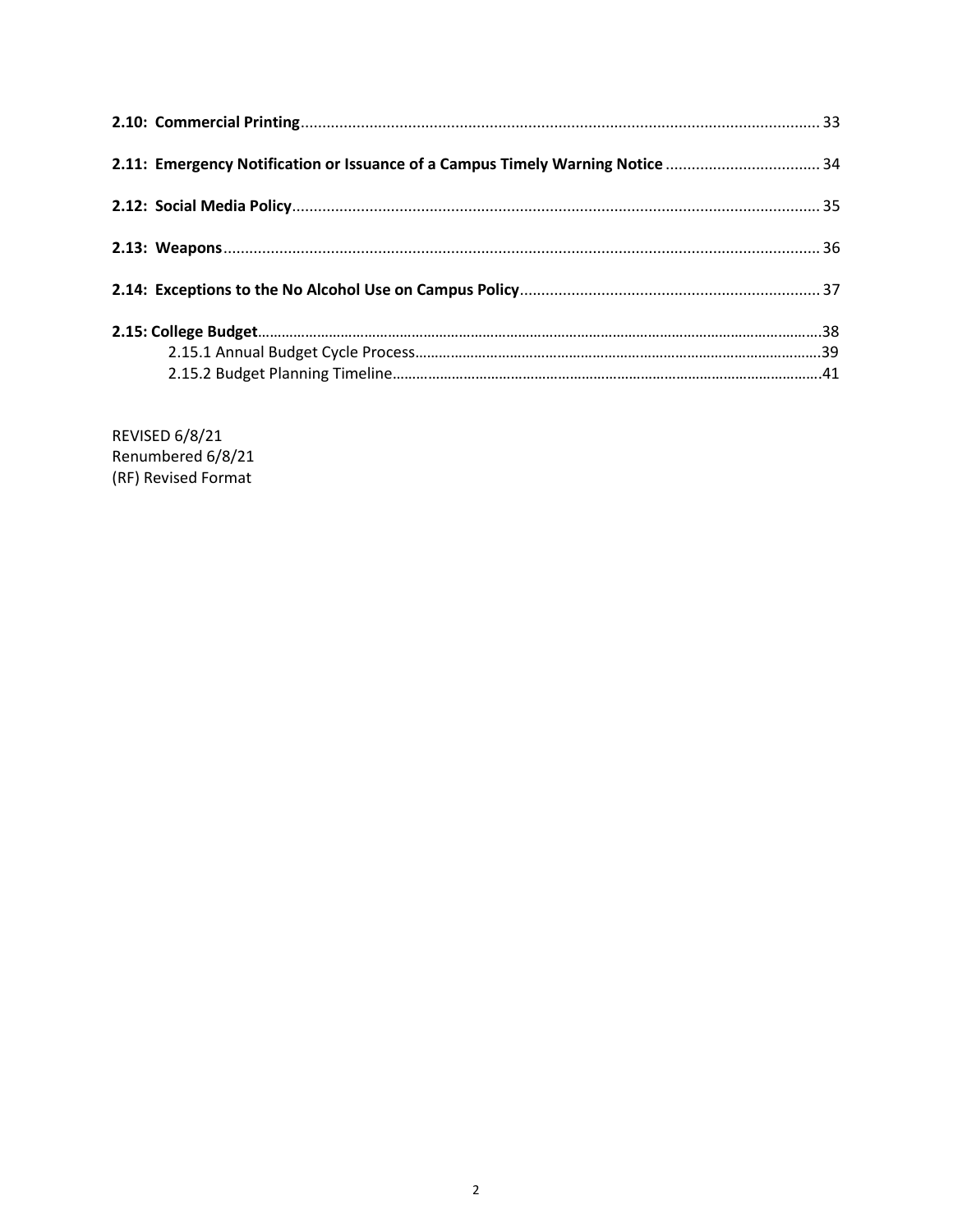### **Board Policy 2.0: COMMITTEE POLICY**

*Adopted 8/11/98 Revised 11/8/05(RF), 11/14/17, 9/11/18, 12/10/19*

Eastern Wyoming College provides an opportunity for employees to have input on decisions regarding college operations and shared governance.

Committees provide for a broad exchange of information, advice, recommendations, and opinions to aid the College in meeting its mission and HLC requirements.

The committee structure provides clear lines of responsibility, authority, and communication and all committees need a chair person and a person to take minutes of those committee meetings.

There are four types of committees used at EWC:

- **College Committee**: A committee that provides recommendations and guidance on matters of operation. The President, President's Cabinet or Board of Trustees establishes standing and ad hoc college committees.
- **Policy Development and Review Committee**: A committee comprised of the President, Human Resources Director, Vice Presidents, Executive Assistant to the President, at least one Board of Trustee Member (or more), and others, as needed.
- **Departmental Committee**: A committee that consider matters within or across departments. Vice Presidents, Associate Vice Presidents, and Directors establish standing and ad hoc departmental committees.
- **Advisory Committee**: A committee comprised of knowledgeable, prominent, and credible volunteers who provide advice, opinions, and support to an employee group or program. Members may be community members or college employees. An advisory committee does not have formal legal responsibilities or decision-making authority. Employees may establish an advisory committee with approval of their supervisor.

The position responsible for establishing a committee determines the following characteristics of the committee, such as:

- Committee name
- Purpose and objective
- Committee type
- Membership composition, number of members, membership terms, and whether members are elected or appointed
- Authority
- Budget
- Minutes and reporting requirements

**NOTE:** A majority of the membership of each standing advisory council will be considered a quorum.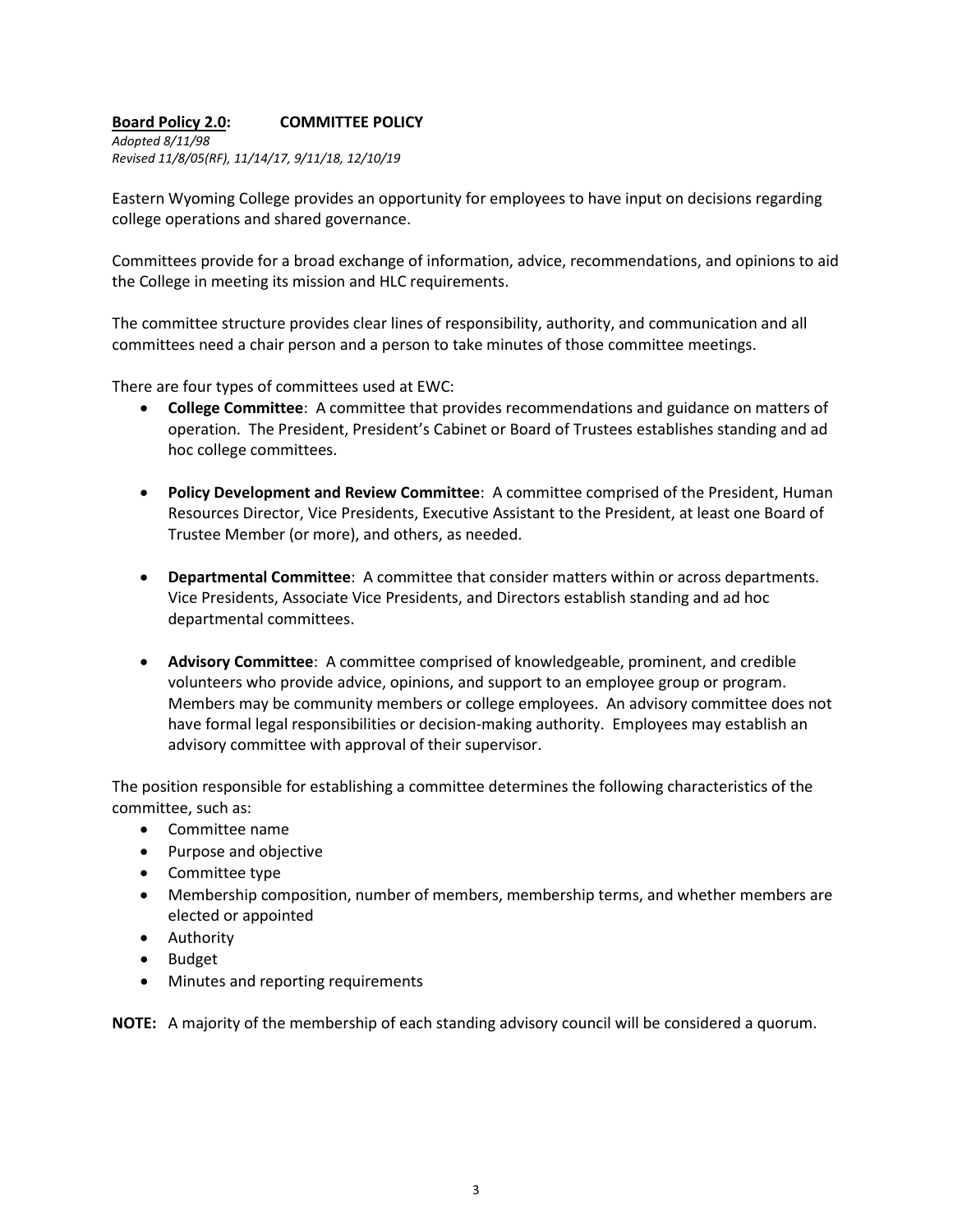#### **Administrative Rule 2.0.1: PRESIDENT'S CABINET**

*Adopted 7/14/15, 2/27/17, 7/27/18,12/10/19*

| <b>Chairperson:</b> | <b>College President</b>                                                        |  |  |
|---------------------|---------------------------------------------------------------------------------|--|--|
| Membership:         | Vice President for Academic Services<br>Vice President for Student Services     |  |  |
|                     |                                                                                 |  |  |
|                     | Vice President for Administrative Services                                      |  |  |
|                     | Vice President for Douglas Campus                                               |  |  |
|                     | Director of College Relations                                                   |  |  |
|                     | Director of Human Resources                                                     |  |  |
|                     | Director of Institutional Development                                           |  |  |
|                     | Executive Assistant to the President (ex-officio)                               |  |  |
| <b>Purpose:</b>     | Review of, and recommendations on                                               |  |  |
|                     | Matters of general college development.<br>1.                                   |  |  |
|                     | 2.<br>College policies which relate to the overall operation of the<br>college. |  |  |

#### **Administrative Rule 2.0.2: PRESIDENT'S LEADERSHIP TEAM**

*Adopted 8/13/02*

# *Revised 11/8/05(RF), 2/5/08*, *2/17/09, 7/14/15, 2/27/17, 7/27/18,12/10/19*

| <b>Chairperson:</b>      | <b>College President</b><br>Vice President for Academic Services                  |  |  |  |
|--------------------------|-----------------------------------------------------------------------------------|--|--|--|
| <b>Vice-Chairperson:</b> |                                                                                   |  |  |  |
| Membership:              | Vice President for Administrative Services<br>Vice President for Student Services |  |  |  |
|                          |                                                                                   |  |  |  |
|                          | Vice President for Douglas Campus                                                 |  |  |  |
|                          | Dean of Faculty/Student Services                                                  |  |  |  |
|                          | Director of College Relations                                                     |  |  |  |
|                          | Director of Institutional Development                                             |  |  |  |
|                          | Director of Human Resources                                                       |  |  |  |
|                          | Director of Nursing Program                                                       |  |  |  |
|                          | <b>Faculty Senate Representative</b>                                              |  |  |  |
|                          | <b>Staff Alliance Representative</b>                                              |  |  |  |
|                          | <b>Executive Assistant to the President</b>                                       |  |  |  |
| <b>Purpose:</b>          | Review of, and recommendations on:                                                |  |  |  |
|                          | Matters of general college development and information                            |  |  |  |

sharing.

### **Administrative Rule 2.0.3: CURRICULUM AND LEARNING COUNCIL**

*Adopted 8/11/98 Revised 11/8/05(RF), 2/5/08*, *2/17/09*, *8/11/09, 2/27/17, 7/27/18, 12/10/19*

| <b>Chairperson:</b>      | Vice President for Academic Services |
|--------------------------|--------------------------------------|
| <b>Vice Chairperson:</b> | Vice President for Douglas Campus    |
| Membership:              | Vice President for Student Services  |
|                          | Dean of Faculty/Student Services     |
|                          | Department Heads/Program Directors   |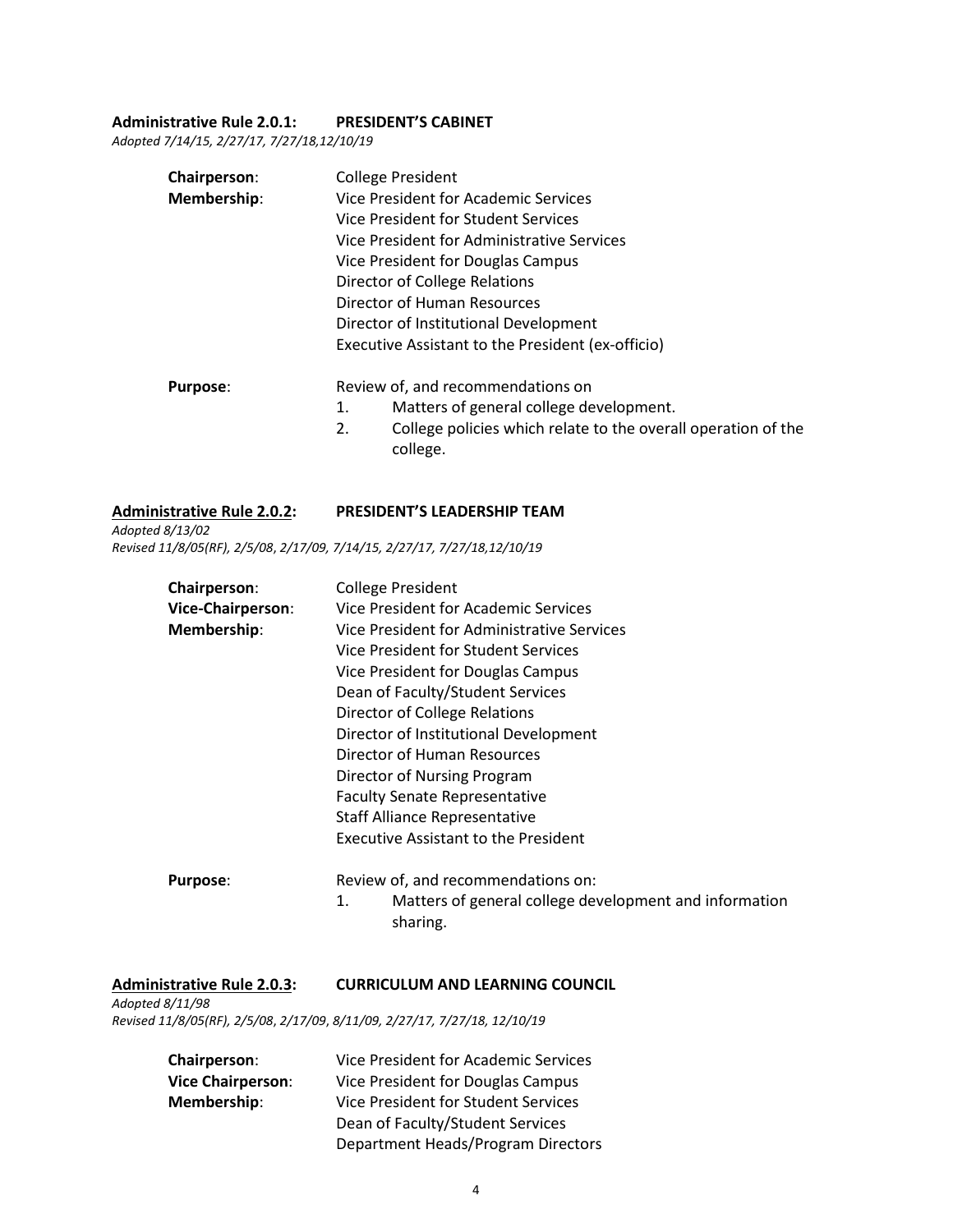|                 |                                   | <b>Outcomes Assessment Chair</b>                                                     |  |
|-----------------|-----------------------------------|--------------------------------------------------------------------------------------|--|
|                 | Distance Learning Committee Chair |                                                                                      |  |
|                 |                                   | Director of Library/Media Services                                                   |  |
|                 |                                   | Representative from Student Success Center                                           |  |
| <b>Purpose:</b> |                                   | Review of, and recommendations on:                                                   |  |
|                 | 1.                                | Existing and proposed courses                                                        |  |
|                 | 2.                                | Existing and proposed program offerings                                              |  |
|                 | 3.                                | Academic standards, grading, withdrawals                                             |  |
|                 | 4.                                | <b>Graduation requirements</b>                                                       |  |
|                 | 5.                                | Quality assurance for all learning, including online offerings                       |  |
|                 | 6.                                | General Education, transfer, articulation                                            |  |
|                 | 7.                                | Catalog, calendar                                                                    |  |
|                 | 8.                                | Assessment of student learning outcomes and select<br>institutional assessments      |  |
|                 | 9.                                | Petitions and appeals regarding any of the functions of the<br>instructional program |  |
|                 | 10.                               | Policies and issues which affect and improve learning                                |  |
|                 | 11.                               | May establish taskforces or subcommittees as needed.                                 |  |
|                 |                                   |                                                                                      |  |
|                 |                                   |                                                                                      |  |

# **Administrative Rule 2.0.4: ADVISORY COUNCIL FOR STUDENT SERVICES**

*Adopted 8/11/98 Revised 11/8/05(RF), 2/17/09, 2/27/17, 12/10/19*

| Chairperson:<br>Vice-Chairperson:<br>Membership: | Vice President for Student Services<br>Director of Financial Aid<br><b>Student Services Professional Staff</b><br><b>Faculty Senate Representative</b> |                                                                          |  |
|--------------------------------------------------|--------------------------------------------------------------------------------------------------------------------------------------------------------|--------------------------------------------------------------------------|--|
|                                                  | Staff Alliance Representative (non-Student Services)                                                                                                   |                                                                          |  |
| <b>Purpose:</b>                                  |                                                                                                                                                        | Develop, review of, and recommendations on:                              |  |
|                                                  | 1.                                                                                                                                                     | Policies and procedures relating to Student Services                     |  |
|                                                  | 2.                                                                                                                                                     | Student petitions and appeals regarding any of the functions of          |  |
|                                                  |                                                                                                                                                        | the Student Services program                                             |  |
|                                                  | 3.                                                                                                                                                     | Existing and proposed student activities, workshops, and<br>programming. |  |

### **Administrative Rule 2.0.5: PROFESSIONAL DEVELOPMENT COMMITTEE**

*Adopted 8/11/98 Revised 11/8/05(RF), 2/17/09, 2/27/17, 7/27/18, 12/10/19*

| Vice President for Academic Services                     |
|----------------------------------------------------------|
| Human Resources Director                                 |
| Academic Department Heads/Program Directors              |
| Classified Staff Alliance Representative (2-year term)   |
| Professional Staff Alliance Representative (2-year term) |
|                                                          |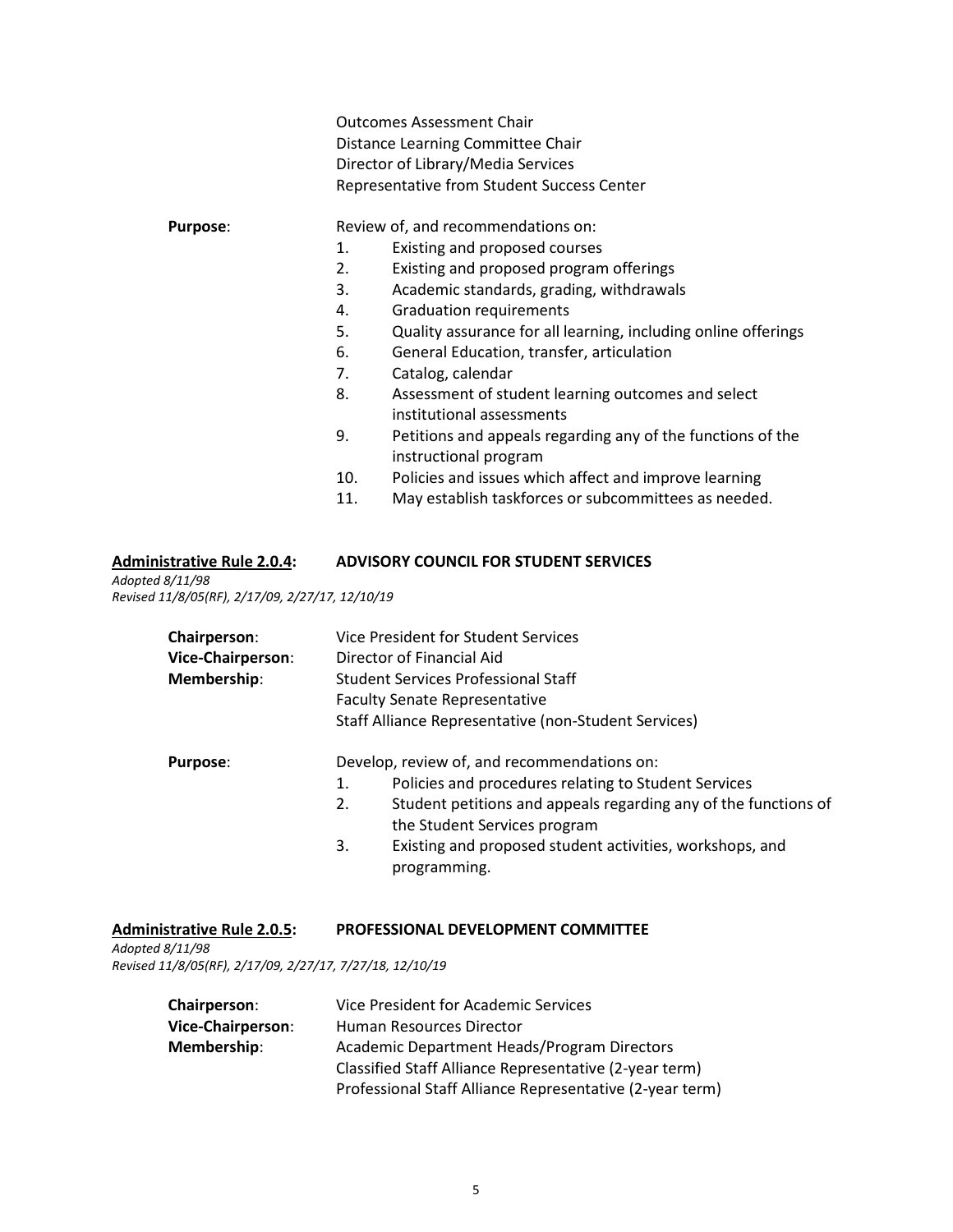| <b>Purpose:</b> | Review of, and recommendations on:                                                                                                                              |
|-----------------|-----------------------------------------------------------------------------------------------------------------------------------------------------------------|
|                 | Applications requesting cost reimbursement for approved<br>1.<br>professional development activities as per Board Policy 3.8,<br>Administrative Rule 3.8.3.     |
|                 | Applications for long-term professional development leave<br>2.<br>(sabbatical leave) as per Board Policy 3.8, Administrative Rule<br>3.8.4.                    |
|                 | Development, management, and review of institutional<br>3.<br>professional development plans and activities, aligning with the<br>institutional strategic plan. |

# **Administrative Rule 2.0.6: PERSONNEL ADVISORY COUNCIL**

*Adopted 8/11/98 Revised 11/8/05(RF), 2/17/09, 2/27/17, 9/24/18, 12/10/19*

| Chairperson:<br>Vice-Chairperson:<br>Membership: | Human Resources Director<br>To be elected by Council<br>Two Faculty Senate representatives (2-year term)<br>Two Professional Staff Alliance representatives (2-year term)<br>Two Classified Staff Alliance representatives (2-year term)<br>Administrator (1-year term)                                                          |
|--------------------------------------------------|----------------------------------------------------------------------------------------------------------------------------------------------------------------------------------------------------------------------------------------------------------------------------------------------------------------------------------|
| <b>Purpose:</b>                                  | With a quorum of five (5) or more members present, the purpose of this<br>standing College Committee is the review of, and recommendations on:<br>Existing and proposed personnel policies, procedures, and<br>1.<br>administrative rules<br>Proposed personnel activities<br>2.<br>3.<br>Existing and proposed salary schedules |
| <b>Administrative Rule 2.07:</b>                 | <b>STUDENT FEE ALLOCATION COMMITTEE</b>                                                                                                                                                                                                                                                                                          |

*Adopted 5/10/05 Revised 11/8/05(RF), 2/17/09, 2/27/17, 12/10/19*

| Chairperson:<br>Ex-Officio | <b>Student Senate Sponsor</b>                                                          |                                                                     |  |
|----------------------------|----------------------------------------------------------------------------------------|---------------------------------------------------------------------|--|
| <b>Chairperson:</b>        | Vice President for Student Services                                                    |                                                                     |  |
| Membership:                | The nine voting members of the Student Fee Allocation Committee will<br>be as follows: |                                                                     |  |
|                            |                                                                                        |                                                                     |  |
|                            | 1.                                                                                     | Student representative from 6 instruction Divisions /               |  |
|                            |                                                                                        | Departments.                                                        |  |
|                            | 2.                                                                                     | President of the Student Senate                                     |  |
|                            | 3.                                                                                     | Treasurer of the Student Senate                                     |  |
|                            | 4.                                                                                     | <b>Student Senate Sponsor</b>                                       |  |
|                            | 5.                                                                                     | One member at large from the Student Senate                         |  |
| <b>Purpose:</b>            |                                                                                        | Student fees are designed to support student-oriented clubs,        |  |
|                            | organizations, and activities which are recommended by the Student                     |                                                                     |  |
|                            |                                                                                        | Fee Allocation Committee. The purpose of the Committee will be to   |  |
|                            |                                                                                        | make recommendations to the Vice President for Student Services and |  |
|                            |                                                                                        | the President about the activities which should receive student fee |  |
|                            |                                                                                        | support and the level of assistance.                                |  |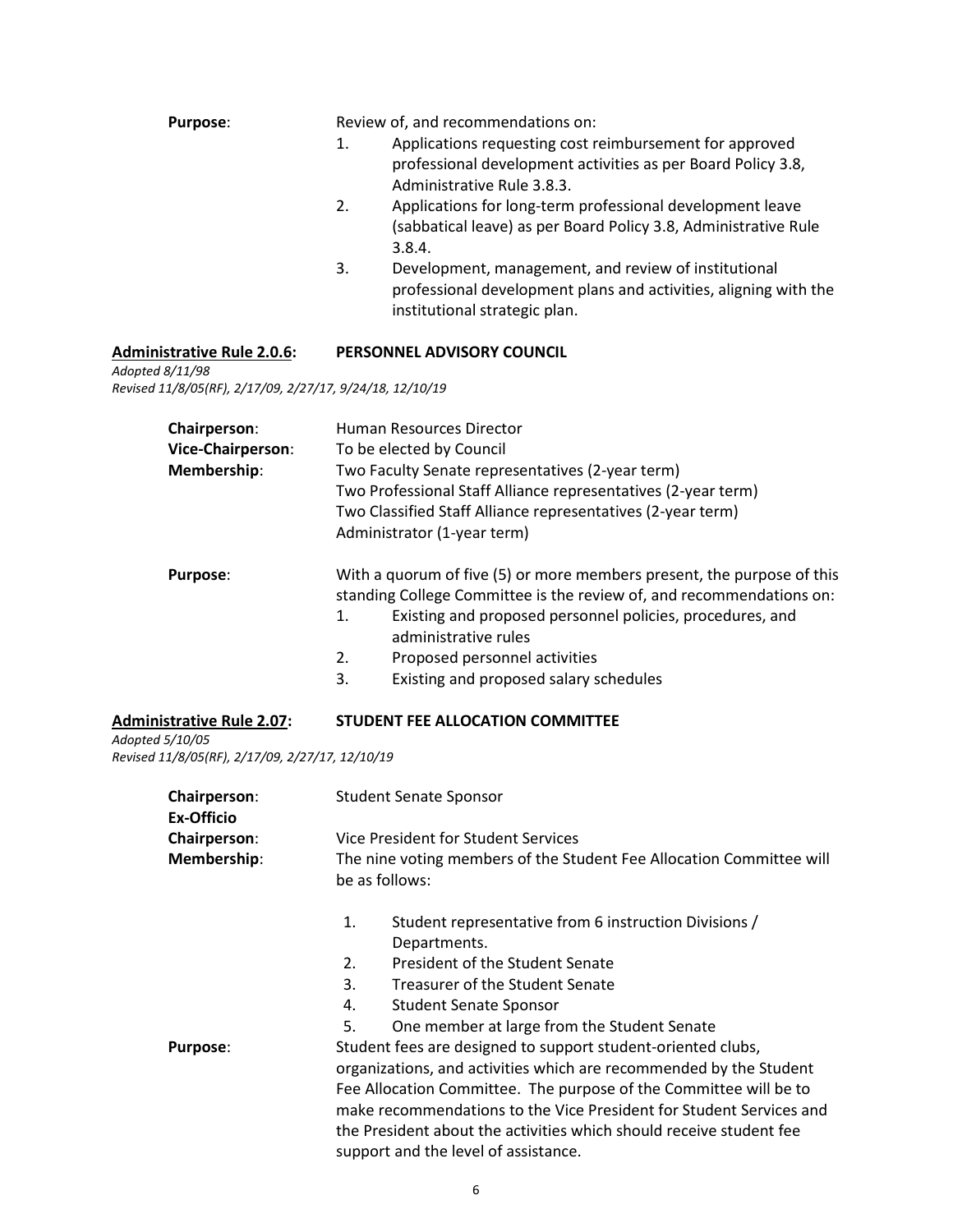**Administrative Rule 2.0.8: TECHNOLOGY ADVISORY COMMITTEE**

*Adopted 2/17/09 Revised 2/27/17, 12/10/19*

| Chairperson:<br><b>Vice Chairperson:</b><br>Membership:                          | Chief Information Officer/Computer Services Director<br><b>Elected from Membership</b><br><b>Vice President for Academic Services</b><br><b>Vice President for Student Services</b><br><b>Instructional Technologist</b><br><b>Administrative Assistant for Academic Services</b><br><b>College Relations Director</b><br>Webmaster<br>IT/Telephone Staff Member<br><b>Financial Aid Representative</b><br>Library Representative (2-year term)<br>Computer Services (2-year term)<br>Registrar Representative (2-year term)<br>Outreach Representative (2-year term)<br>Classified Staff Alliance Member (2-year term)<br>Arts, Humanities, Social, & Behavioral Sciences Division (2-year term)<br>Science Division (2-year term)<br>College President (ex-officio)                                                                      |
|----------------------------------------------------------------------------------|--------------------------------------------------------------------------------------------------------------------------------------------------------------------------------------------------------------------------------------------------------------------------------------------------------------------------------------------------------------------------------------------------------------------------------------------------------------------------------------------------------------------------------------------------------------------------------------------------------------------------------------------------------------------------------------------------------------------------------------------------------------------------------------------------------------------------------------------|
| Purpose:                                                                         | Research, evaluate, review, and recommend:<br>Appropriate technology for existing and emerging technologies<br>1.<br>throughout the College<br>2.<br>Appropriate training activities for users of the various<br>technologies<br>3.<br>Strategic action plans as appropriate                                                                                                                                                                                                                                                                                                                                                                                                                                                                                                                                                               |
| <b>Administrative Rule 2.0.9:</b><br>Adopted 2/6/17<br>Revised 7/27/18, 12/10/19 | <b>CONVERSE COUNTY ADVISORY COMMITTEE</b>                                                                                                                                                                                                                                                                                                                                                                                                                                                                                                                                                                                                                                                                                                                                                                                                  |
| Co-Chairperson:<br>Co-Chairperson:<br>Membership:                                | Vice President for Douglas Campus<br><b>Elected from Membership</b><br>Converse County School District #1 Representative<br>Converse County School District #2 Representative<br>Wyoming Law Enforcement Academy Representative<br>Memorial Hospital of Converse County Representative<br><b>EWC Converse County Faculty Representative</b><br><b>EWC Converse County Student Representative</b><br>Converse County Government Representative (appointed by the County<br>Commissioners to serve in both this role and that of advisory member to<br>the Board of Trustees)<br>Municipal Government Representative(s) (appointed by mayors)<br>Tourism/Hospitality Representative<br>Agricultural Representative<br>Finance Representative<br><b>Energy Industry Representative</b><br><b>Business/Economic Development Representative</b> |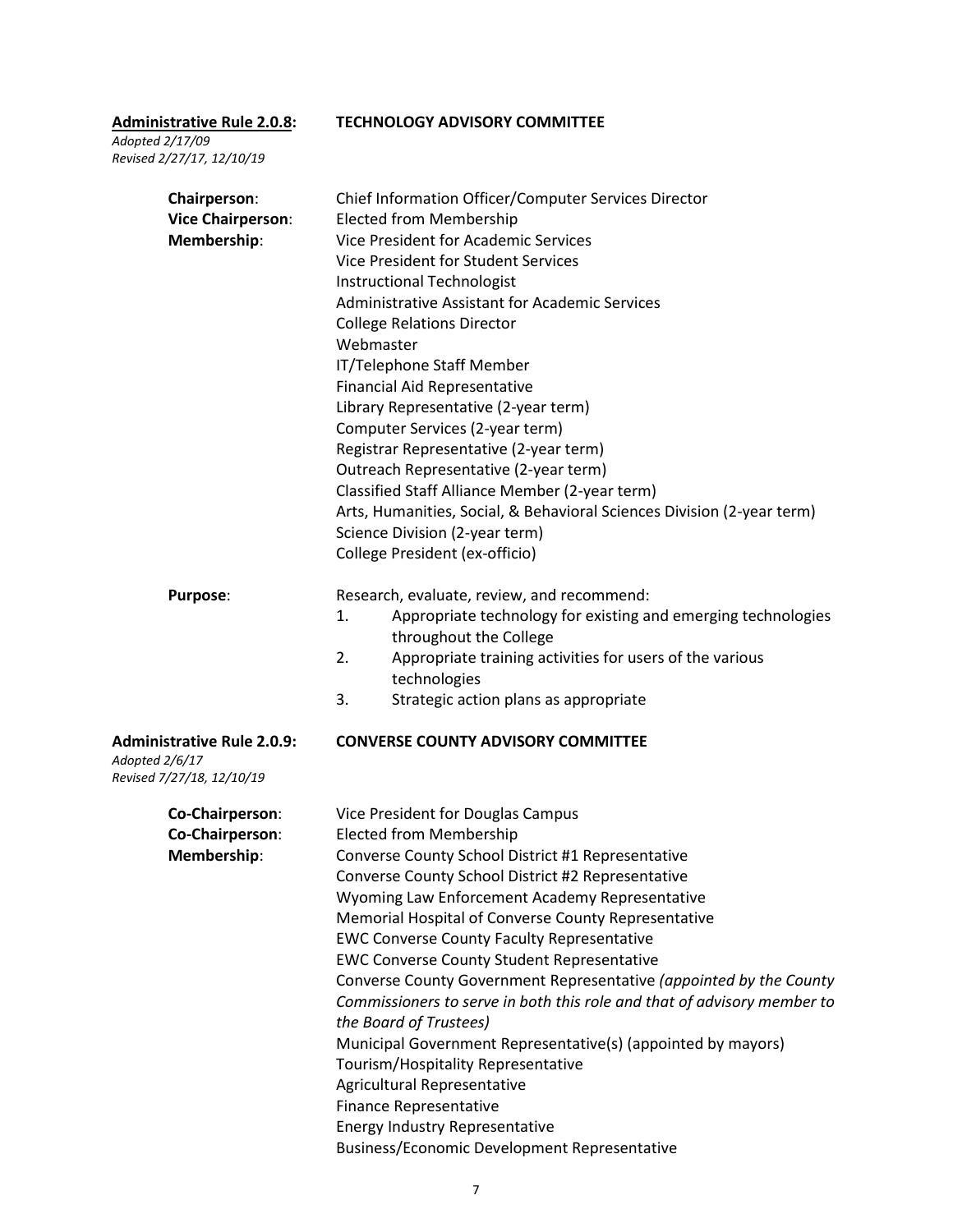|                                                                                   | Marketing/Advertising Representative<br>County At-Large Representative (appointed by Converse County<br>Commissioners)<br>College President (ex-officio)<br>One or more committee members may also be Eastern Wyoming<br>College Foundation members.                                                                                                                                                                                                                                                                                                                                                                                                                        |
|-----------------------------------------------------------------------------------|-----------------------------------------------------------------------------------------------------------------------------------------------------------------------------------------------------------------------------------------------------------------------------------------------------------------------------------------------------------------------------------------------------------------------------------------------------------------------------------------------------------------------------------------------------------------------------------------------------------------------------------------------------------------------------|
| <b>Purpose:</b>                                                                   | To represent the various Converse County constituent groups to Eastern<br>Wyoming College's Administration in an advisory capacity. Provides<br>advice and information to assist EWC in program development,<br>operation, and planning for Converse County. Meetings will be held<br>quarterly or as required.                                                                                                                                                                                                                                                                                                                                                             |
| <b>Administrative Rule 2.0.10:</b><br>Adopted 2/6/17<br>Revised 7/27/18, 12/10/19 | <b>CAMPUS SAFETY COMMITTEE</b>                                                                                                                                                                                                                                                                                                                                                                                                                                                                                                                                                                                                                                              |
| Co-Chairperson:<br>Co-Chairperson:                                                | Vice President for Student Services<br><b>Campus Resource Officer</b>                                                                                                                                                                                                                                                                                                                                                                                                                                                                                                                                                                                                       |
| Membership:                                                                       | Vice President for Student Services<br>Vice President for Administrative Services<br>Vice President for Academic Services<br>Vice President for Douglas<br>Director of College Relations<br>Director of Human Resources<br>Director of Physical Plant<br>Director of Residence Life<br>Douglas Maintenance Supervisor<br>Campus Resource Officer<br>Dean of Faculty/Student Services<br>Animal Caretaker<br>Faculty Senate Representative (2-year term)<br>Staff Alliance Representative (2-year term)<br>Goshen County Emergency Management Coordinator (ex-officio)                                                                                                       |
| <b>Purpose:</b>                                                                   | Formulate, develop, review, and submit recommendations on:<br>Ongoing systematic review of safety and security conditions<br>1.<br>throughout the college<br>2.<br><b>Crisis Management Plan</b><br>3.<br>Review safety/security concerns, debrief/evaluate significant<br>related accidents and incidents, and conduct self-inspections<br>Comprehensive safety education/training program for students<br>4.<br>and employees<br>5.<br>Compliance with federal/state/local regulations and industry<br>standards regarding health and safety<br>6.<br>Maintenance and improvements of a safe and healthy campus<br>environment to the President's Cabinet/Leadership Team |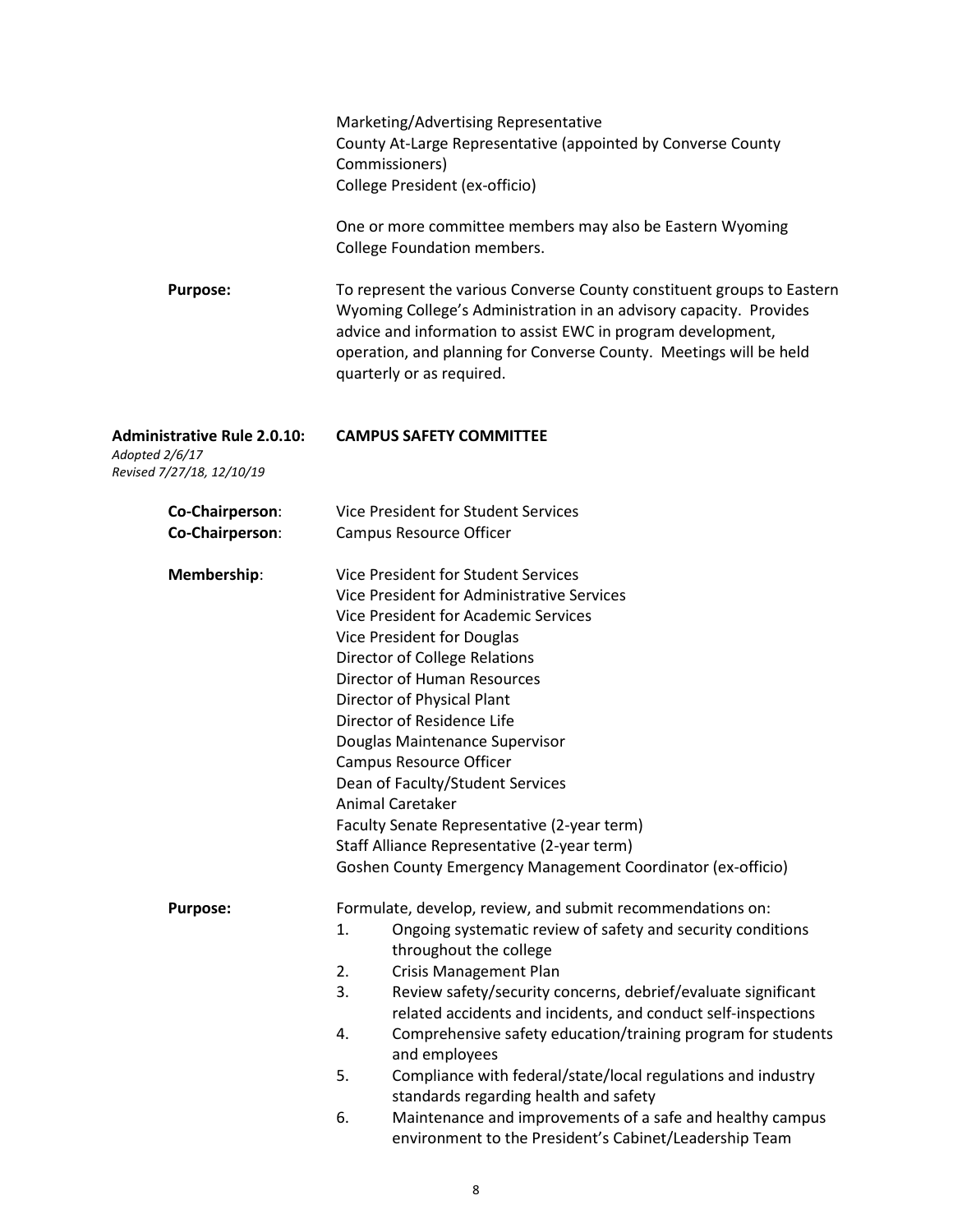#### **Administrative Rule 2.0.11: POLICY DEVELOPMENT AND REVIEW COMMITTEE**

Adopted 8/11/98 Revised 11///05 (RF), 2/17/09, 2/27/17, 12/10/19

Membership: President Vice President for Academic Services Vice President for Student Services Vice President for Administrative Services Director of Human Resources At least one Board of Trustee Member And others as needed

Purpose: Formulate and develop new policies as needed. This committee will review, edit, or write policies in consultation with internal and external sources, stakeholders, and people who will be responsible for implementing and enforcing them. The committee will set and maintain a timeline for review of current policy.

### **Administrative Rule 2.0.12: AD HOC COMMITTEES**

*Adopted 8/11/98 Revised 11/8/05(RF), 2/17/09, 2/27/17, 12/10/19*

Committees for special purposes will be formed and utilized as necessary.

### **Administrative Rule 2.0.13: BUDGET ADVISORY COMMITTEE (BAC)**

Adopted 11/20/20

The Committee's membership structure is designed to provide for a continuity of expertise, as well as an opportunity each year for new members to join. All members are encouraged and expected to consider themselves representative of EWC broadly, rather than representative of a single department, group, or a narrower constituency. The committee will consist of 10 members, 9 of whom are voting members, as described below:

| Membership | <b>Areas of Representation</b>             | Term                              |
|------------|--------------------------------------------|-----------------------------------|
|            | Athletic Director or Designee              | Permanent                         |
|            | <b>College Relations Representative</b>    | Permanent                         |
|            | Douglas Campus Representative (Rotating)   | 2-year term                       |
|            | <b>Faculty Senate President</b>            | Permanent                         |
| 1          | <b>Faculty Senate Representative</b>       | 1-year term                       |
|            | <b>Financial Aid Director</b>              | Permanent                         |
|            | Human Resources Representation (Rotating)  | 2-year term                       |
|            | <b>Physical Plant Director</b>             | Permanent                         |
|            | Residence Life Director                    | Permanent                         |
|            | <b>Staff Alliance President</b>            | Permanent                         |
|            | <b>Staff Alliance Representative</b>       | 1-year term                       |
|            | Vice President for Administrative Services | Permanent (ex-officio) Non-voting |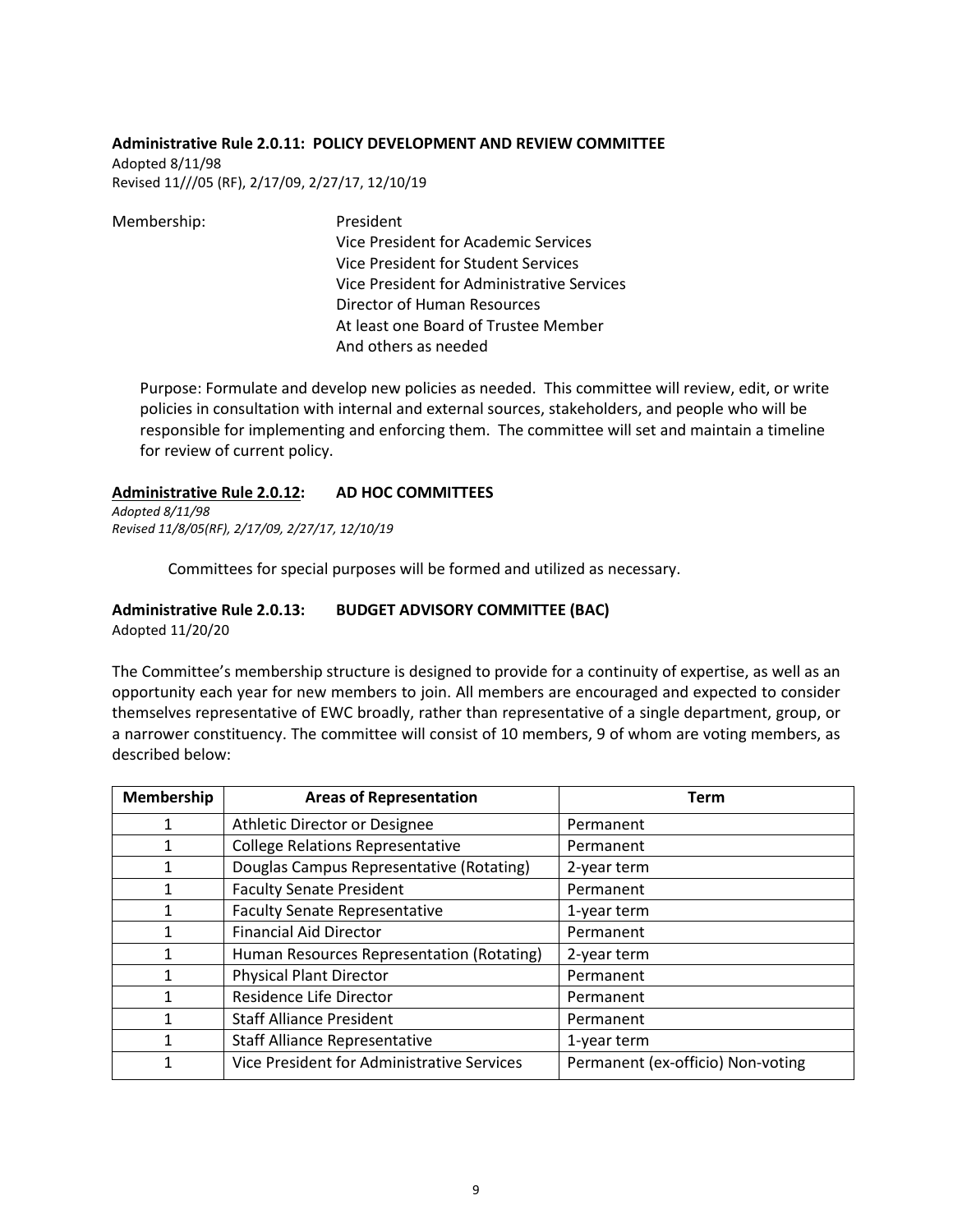#### **Status:**

The Budget Advisory Committee is an advisory body to the Vice President for Administrative Services, President, and other EWC officers. The intention is to provide a forum for budget discussion and input, with the objective of sharing all budget information with identified constituencies.

**Charge:** The Committee's responsibilities include the review and recommendations regarding collegewide processes related to budget development, which may have a major impact on site operations or allocations. Committee discussions or review may include the following during any budget year:

- 1. Review and evaluation of current, projected or proposed Federal, State and local funding proposals affecting Eastern Wyoming College and the related financial impact on the College.
- 2. Review of EWC budgetary policies, administrative procedures, allocation model formulas and guidelines across the college and alignment to the EWC Strategic Plan.
- 3. Review various income streams, including general fund, tuition and fees, auxiliaries, and grant sources.
- 4. Review and make recommendations regarding college-wide budget assumptions (revenues, allocations, COLA and growth) to the Vice President for Administrative Services, President, and other EWC officers.
- 5. Promote budget awareness, communicate budget issues and assist in budget and finance training activities college-wide.

#### **Operation:**

All members are responsible for making regular reports to their respective departments or organizations. The administrators responsible for Board Policy recommendations that come from the standing committees will forward recommendations to the President's Cabinet and appropriate constituent groups for review and the President will forward the final recommendations to the Board of Trustees. The minutes of this committee will be posted on the college website

### **Administrative Rule 2.0.14 COLLEGE EFFECTIVENESS COMMITTEE (CEC)**

Adopted: 2/22/21 Revised: 6/1/21, 11/9/21

### **Membership**

The Committee's membership structure is designed to provide for a continuity of expertise as well as an opportunity each year for new members to join. All members are encouraged and expected to consider themselves representative of EWC broadly, rather than representative of a single department, group, or a narrower constituency. The committee will consist of 8 members.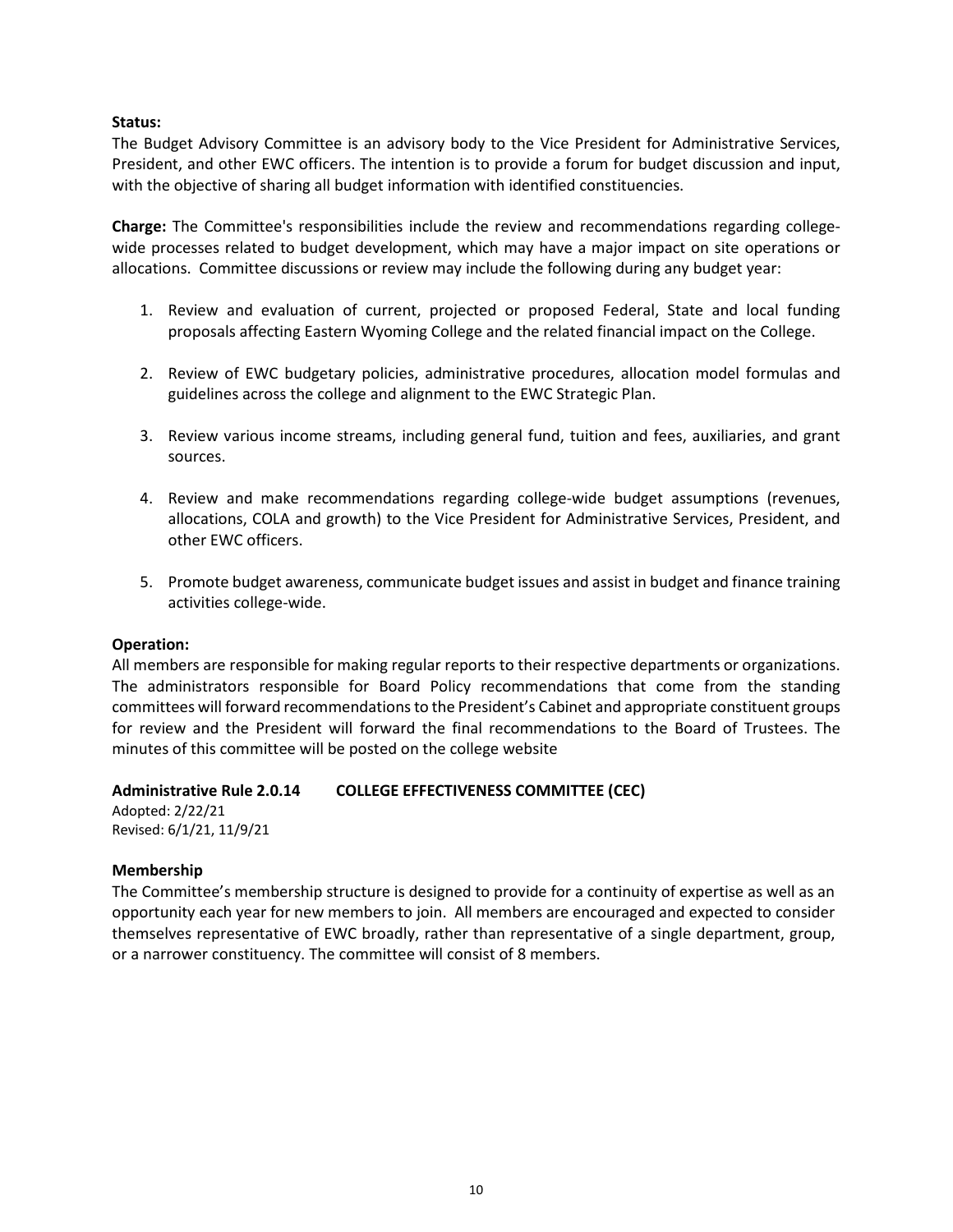| # of<br><b>Members</b> | Category                                                                                                 | Length of Term                         | <b>Nominated</b><br>by      |
|------------------------|----------------------------------------------------------------------------------------------------------|----------------------------------------|-----------------------------|
| 1                      | <b>Chair VP Academics</b>                                                                                | Permanent                              |                             |
| 1                      | Vice Chair, Operations (must be employed within an<br>operational department) VP Administrative Services | Permanent                              |                             |
|                        | Vice Chair, Co-curricular (must be employed within a co-<br>curricular department) VP Student Services   | Permanent                              |                             |
| 2                      | Faculty representing two different departments,<br>one of which is a CTE program                         | 2 years upon election /<br>appointment | ALT                         |
| 1                      | Staff representing one operational<br>department                                                         | 2 years upon election /<br>appointment | <b>VP Admin</b><br>Svs      |
|                        | Staff representing one co-curricular<br>department                                                       | 2 years upon election /<br>appointment | <b>VP Student</b><br>Svs    |
|                        | <b>Representation from Douglas Campus</b>                                                                | 2 years upon election /<br>appointment | <b>VP Douglas</b><br>Campus |

### **Status**

The College Effectiveness Committee (CEC) is an advisory body to the Vice President for Academic Services (Chief Academic Officer / Accreditation Liaison Officer), and the President.

The College Effectiveness Committee (CEC) facilitates processes for documenting evidence of institutional effectiveness to promote continuous improvement and oversee compliance with federal, state, and accreditation requirements. This includes student learning within academic programs, student learning within co-curricular programs and services, and effectiveness within operational units.

### **Charge**

In partnership with the College community, CEC:

- 1. Advise on all assessment activities of the institution, including:
	- a. Review assessment documentation to ensure compliance with external accreditation bodies and college goals for institutional effectiveness and student learning outcomes.
	- b. Ensure that assessment results are used for continuous program/service/operational improvement
	- c. Ensure appropriate feedback is provided to college departmental and program assessment/ institutional effectiveness reports.
	- d. Act as a resource, providing coaching, and training for those conducting assessment/institutional effectiveness evaluations.
	- e. Budget impact statements and priorities for consideration by the Cabinet, and College Budget Advisory Committee.
- 2. Communicate results of assessment activities to the campus community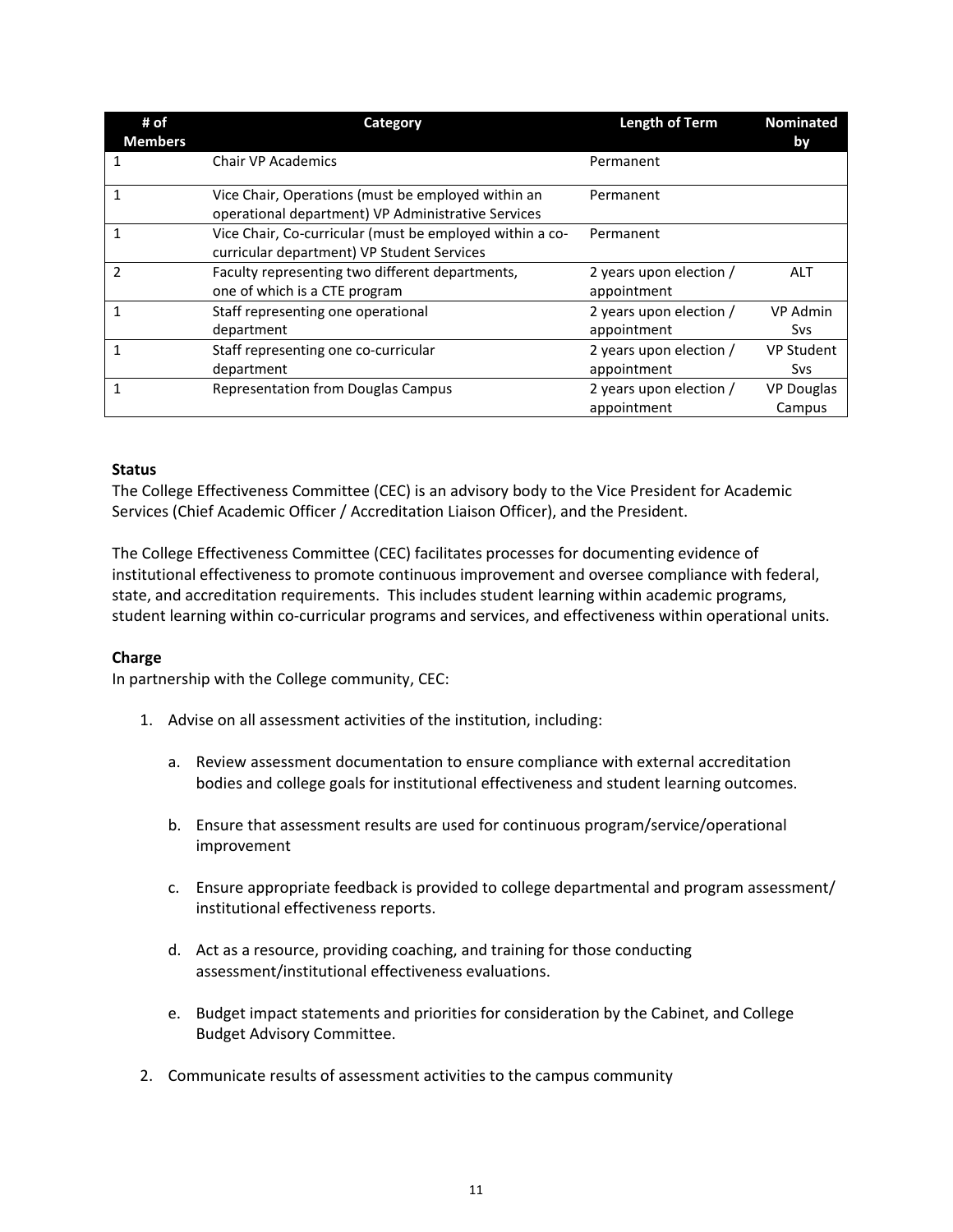- 3. Evaluate and recommend solutions regarding data access and transparency.
- 4. Develop and maintain a current listing of persons within each department who are responsible for coordinating assessment.
- 5. Oversee and monitor the College's Strategic Plan, the College's Student Success Plan, and the College's Strategic Enrollment Plan.

These recommendations should reflect the College's Mission and Vision, the deliberations and decisions of campus committees, the actions of the Board of Trustees, and the President of the College. In addition to their advisory role to the VPAS, all Committee members should consider themselves to be advisors and critical sources of transparent communication to the general campus community about the nature and state of the budget and the budget process.

### **Scope**

The committee will examine all submitted assessment and institutional effectiveness reports from instructional programs, co-curricular departments/services, and operational areas at Eastern Wyoming College. The committee will report to the Cabinet and departments that are not participating fully or from which unsatisfactory reports have been received.

### **Operation**

Each voting member shall have one vote (eligible voting constituents are listed below.) Staff support for the committee will be under the direction of the Vice President for Academic Services.

### **Definitions**

Instructional Areas: Those areas, which offer credit-bearing courses, certificates, and/or degrees.

• Instructional units assess student performance related to EWC's Institutional Learning Outcomes (ILOs), Program Learning outcomes (PLOs), and course objectives.

Co-curricular Areas: Those areas that offer activities, programs, and/or learning experiences that complement, in some way, what students are learning in their classes.

• Co-curricular areas assess student learning related to EWC's Institutional Learning Outcomes (ILOs), sometimes in addition to established industry outcomes, such as those espoused by NASPA.

Operational Areas: Those areas with primary focus on college infrastructure and non-instructional services.

• Operational areas assess their efficiency against department-specific operational outcomes and/or established professional standards, such as NACUBO standards for business offices or LEED standards for building efficiency.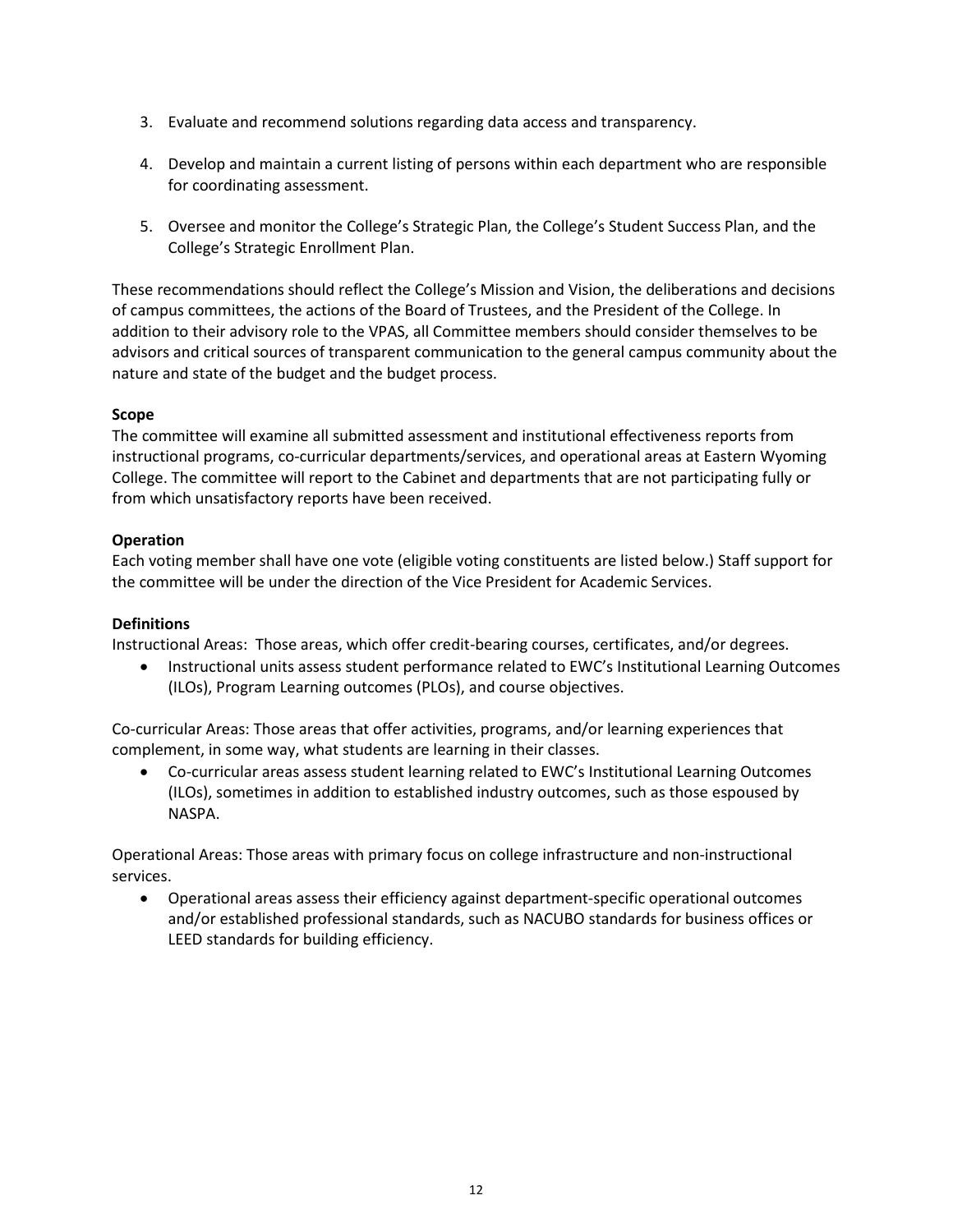# **Board Policy 2.1: CAMPUS CRIME AND SECURITY**

*Adopted 3/9/93 Revised 11/8/05(RF), 8/11/15* Reviewed 6/1/19

### **A. Purpose**

Eastern Wyoming College (College) is committed to maintaining a respectful, safe and non-threatening environment for its students, faculty, staff, contractors and visitors (College Community).

The College intends to comply fully with the letter and spirit of the Jeanne Clery Disclosure of Campus Security Policy and Campus Crime Statistics Act of 1988 (Clery Act), as amended from time to time, to include the Violence Against Women Act amendments.

The Board of Trustees directs the administration to prepare, publish, and distribute policy statements, and statistical reports, that comply with the letter and spirit of the Clery Act.

The Student Services Office (SSO) shall be primarily responsible for implementing the mandates of the Clery Act. The Vice President for Student Services shall serve as the Title IX Coordinator.

The College will work with local, state and federal law enforcement agencies and will seek to protect life and property, and to preserve a secure campus environment.

### **B. Sexual Misconduct Policy**

Sexual misconduct is expressly prohibited and will not be tolerated. Sexual misconduct incorporates a range of behaviors including dating violence, domestic violence, hostile environmental sexual harassment, sexual assault, sexual exploitation, sexual harassment, stalking and any other conduct of a sexual nature that is nonconsensual. Violations of this policy will be addressed promptly, fairly and impartially.

### **C. Alcohol and Illegal Drug Policy**

Members of the College community are prohibited from bringing onto campus or using alcohol or illegal drugs on College property or off College property, if in connection with a College or College recognized program or activity.

The SSO shall develop appropriate materials to be distributed to all students and employees explaining local, state and federal laws on the use, possession and sale of alcohol and illegal drugs on and off campus at College activities and prepare educational programs on alcohol or drug abuse.

Students who violate local, state or federal law on campus or at College activities off campus are subject to prosecution by local, state and federal officials and when appropriate may be referred to counseling.

Students who violate the College alcohol or drug policy on campus or at College activities off campus are subject to discipline under the Student Code of Conduct and when appropriate may be referred to counseling.

Employees who violate local, state or federal law or the College alcohol or drug policy on campus or at College activities off campus are subject to prosecution by local, state or federal officials and are subject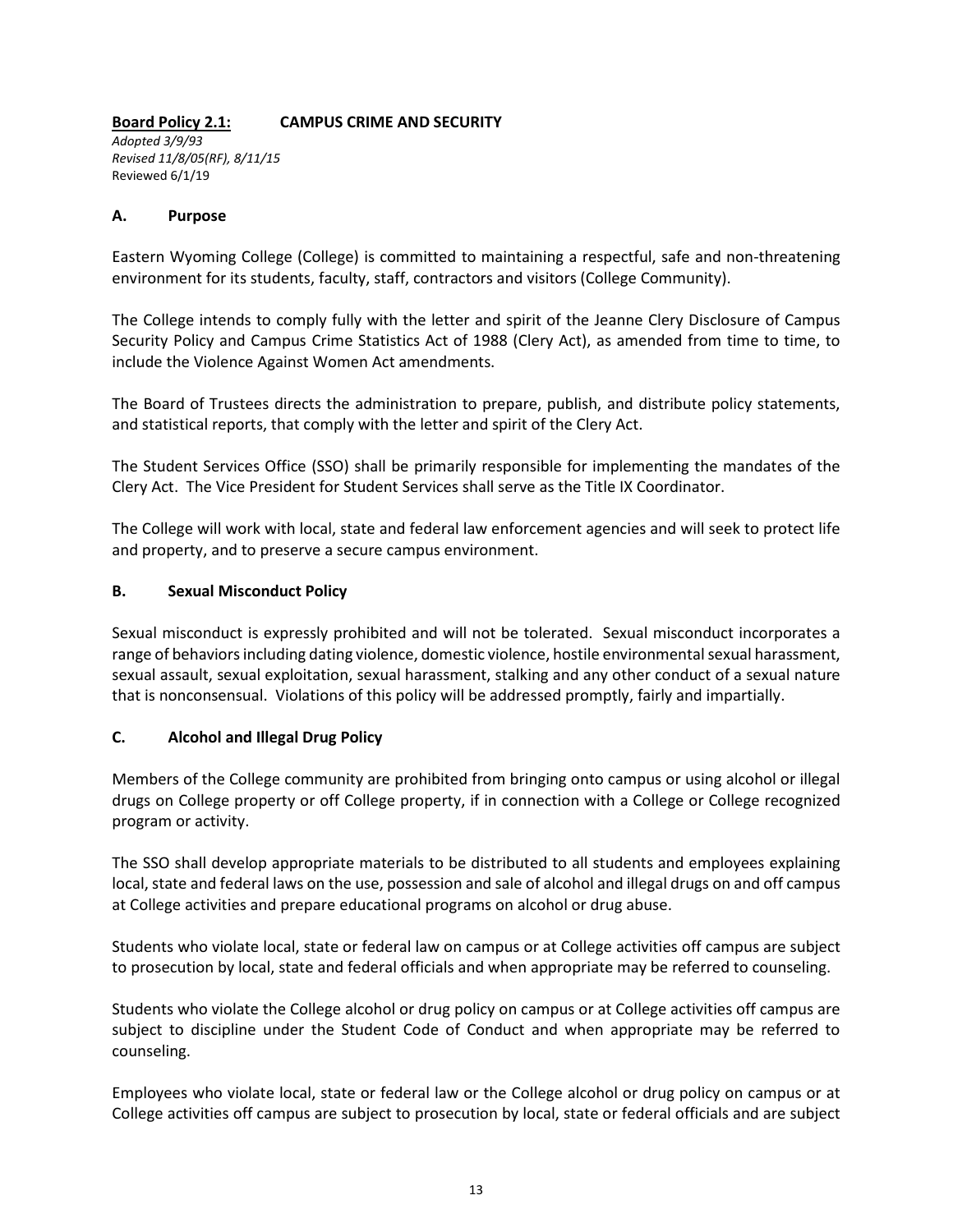to discipline under collective bargaining agreements, campus policies, and when appropriate may be referred to counseling.

The SSO will provide a referral for counseling or assistance programs for students, as appropriate, found in violation of the College's alcohol and drug policy. The Human Resources Office will provide a referral for counseling or assistance programs for employees, as appropriate, found in violation of the College's alcohol and drug policy.

All employees directly engaged in performance of work pursuant to the provisions of a federal grant or federal contract in excess of \$25,000 must notify the College within five (5) days of any criminal drug statute conviction for a violation occurring on or off College premises while conducting College business or activities. The College shall within ten (10) days after receiving such notice inform the federal agency providing the grant of such conviction. Within 30 days following the notification of the conviction, appropriate disciplinary action shall be taken against such employee. Employees may be required at his/her own expense to participate satisfactorily in a substance abuse assistance or rehabilitation program.

Students who are federal aid recipients must notify the College within five (5) days of any criminal drug statute conviction for a violation occurring on or off College premises while receiving federal aid. Students may be required at her/his own expense to participate satisfactorily in a substance abuse assistance or rehabilitation program.

#### **Administrative Rule 2.1.1: SEXUAL MISCONDUCT** *Adopted 8/11/15*

The College is committed to providing students, staff and visitors an environment free from any form of sexual misconduct and considers such actions to be inconsistent with the College's mission to which tolerance and respect are central.

The College Administration is charged with developing a procedure to report, investigate, and adjudicate allegations of sexual misconduct. The procedure shall provide for appropriate sanctions upon a finding violation of Board Policy 2.2.

The sexual orientation and/or gender identity of individuals engaging in sexual activity is irrelevant to the implementation of this rule.

# **Administrative Rule 2.1.2: CLERY ACT AND ANNUAL REPORTING**

*Adopted 8/11/15*

The *[Jeanne Clery Disclosure of Campus Security Policy and Campus Crime Statistics Act](http://clerycenter.org/node/38)* **(20 USC § 1092(f))** (Clery Act) is a federal law requiring colleges and universities to disclose information about crime on and around their campuses. The Clery Act is enforced by the United States Department of Education.

The Clery Act **requires** colleges and universities to:

A. **Publish an Annual Security Report (ASR)** by October 1, documenting three calendar years of select campus crime statistics including security policies and procedures and information on the basic rights guaranteed victims of sexual assault.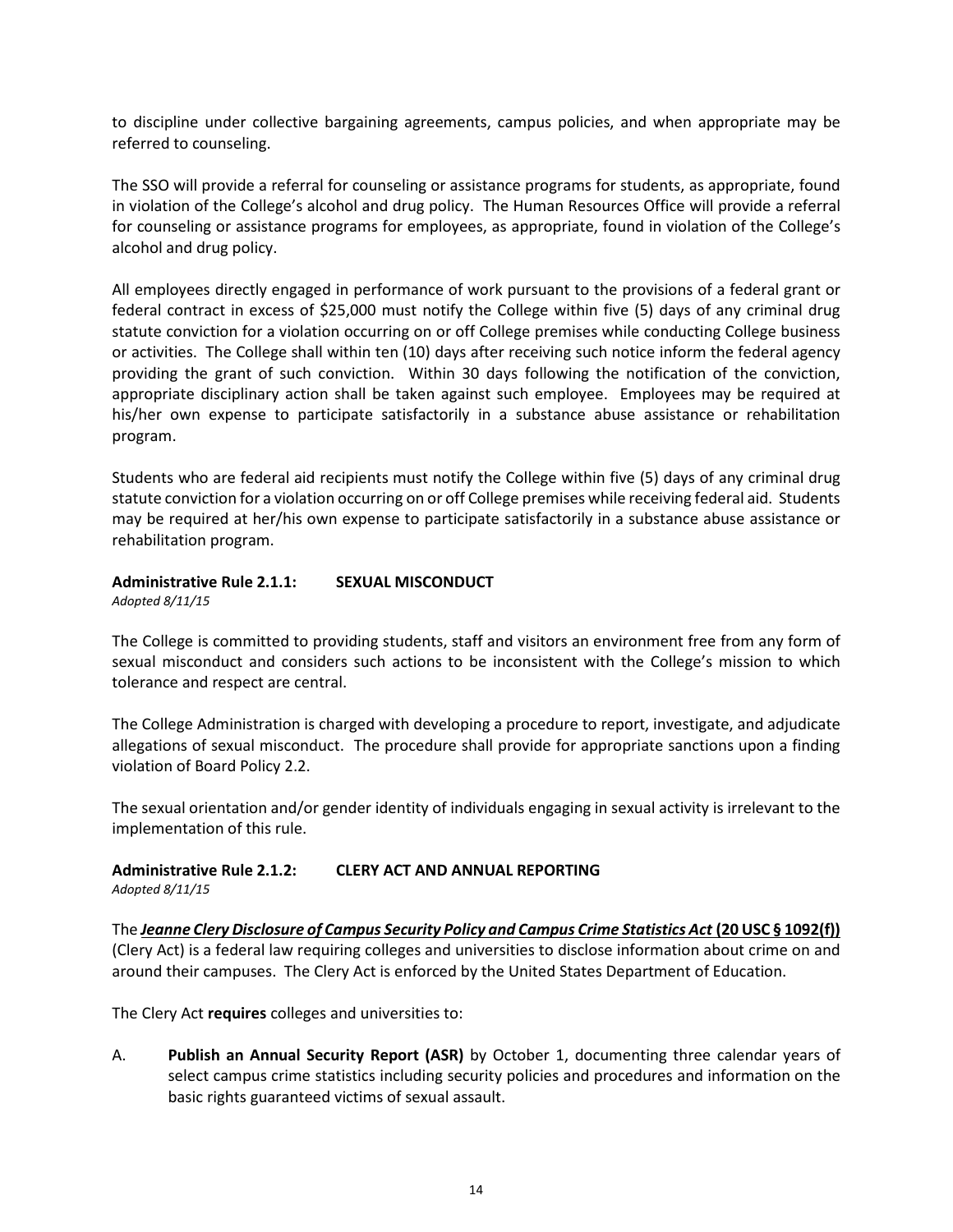The law requires EWC to make the report available to all current students and employees, and prospective students and employees must be notified of its existence and given a copy upon request. EWC's report can be found online for the [Torrington Campus](http://ewc.wy.edu/documents/2014/02/campus-crime-statistics-torrington-campus.pdf) and [Douglas Campus,](http://ewc.wy.edu/documents/2014/05/campus-crime-statistics-douglas-campus.pdf) and upon request in the Student Services office.

- **B. Disclose crime statistics for incidents that occur on campus, in unobstructed public areas immediately adjacent to or running through the campus and at certain non-campus facilities.**  These statistics are gathered from campus authorities, local law enforcement, and other school officials who have "significant responsibility for student and campus activities." The Clery Act requires reporting of crimes in seven major categories, some with significant sub-categories and conditions:
	- 1. Criminal Homicide
	- 2. Sex Offenses
	- 3. Robbery
	- 4. Aggravated Assault
	- 5. Burglary
	- 6. Motor Vehicle Theft
	- 7. Arson

### **C. Arrests/Referrals**

EWC is also required to report statistics for the following categories of arrests or referrals for campus disciplinary action (if an arrest was not made):

- 1. Liquor Law Violations
- 2. Drug Law Violations
- 3. Illegal Weapons Possession

### **D. Hate Crimes**

Hate crimes are reported by category of prejudice, including race, gender, religion, sexual orientation, ethnicity, and disability. Statistics are also required for four additional crime categories if the crime committed is classified as a hate crime:

- 1. Larceny/Theft
- 2. Simple Assault
- 3. Intimidation
- 4. Destruction/Damage/Vandalism of Property

### **E. Issue timely warnings about Clery Act crimes which pose a serious or ongoing threat to students and employees.**

In the event that a situation arises, either on- or off-campus, that, in the judgment of the Chief Student Services Officer or Campus Resource Officer, constitutes an ongoing or continuing threat, a campus-wide "timely warning" will be issued. Timely Warnings are generally issued for Cleryreportable crimes that occur on the campus but may also extend to other circumstances. The warning may be issued through various means including, but not limited to the following; the college e-mail system, on the EWC website at [ewc.wy.edu,](http://www.ewc.wy.edu/) on electronic bulletin boards at the Information Center and Student Services, via EWC's mass notification system CodeRed. Depending on the particular circumstances of the crime, especially in all situations that could pose an immediate threat to the community and individuals, a copy of the notice will be posted in each residence hall, and at the front door of each on-campus classroom building. A broadcast message will also be sent to all telephones on campus. Anyone with information warranting a timely warning should report the circumstances to the Vice President for Student Services by phone at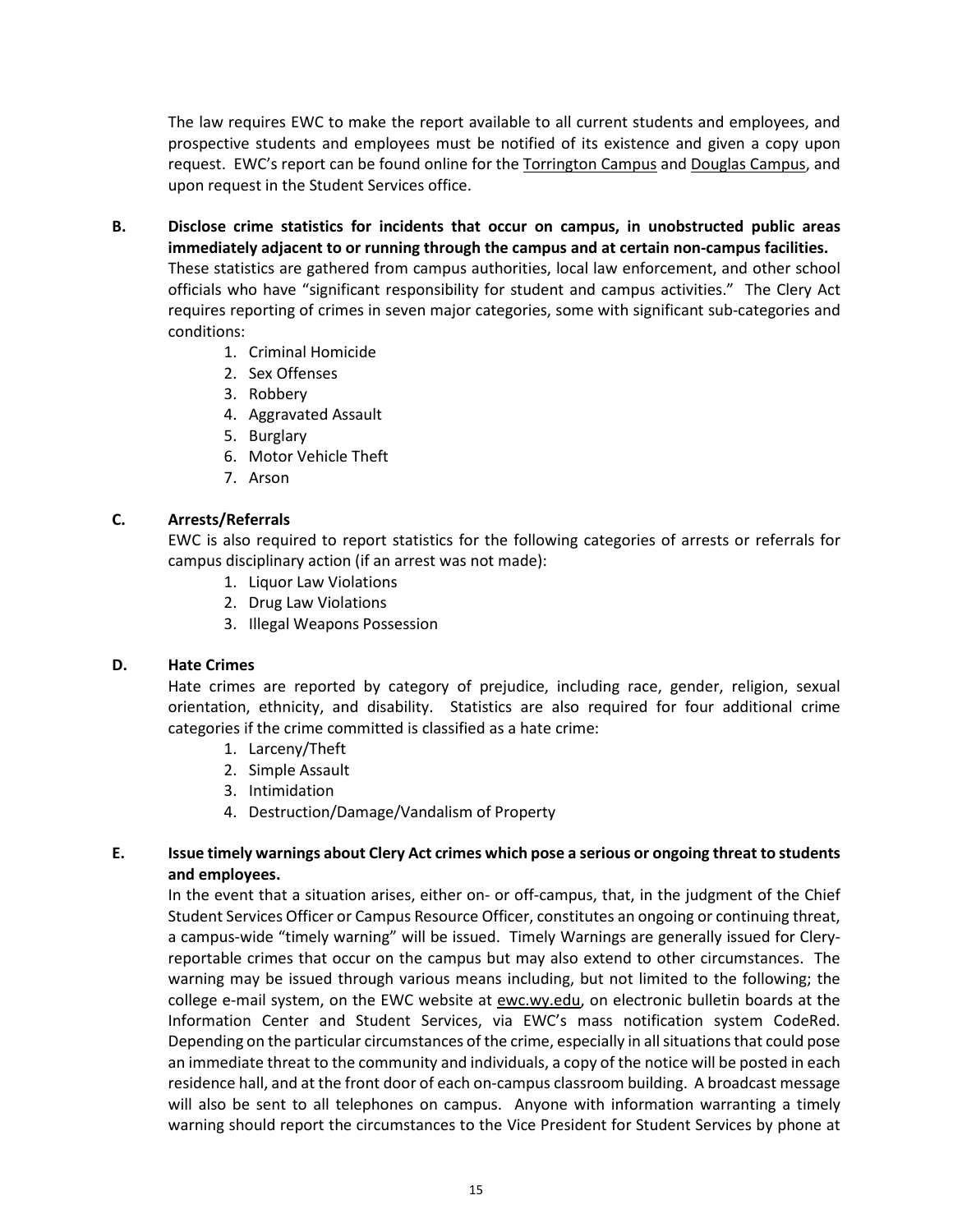307-532-8257, in person at the EWC Student Services Office; or to the Campus Resource Officer at 307-575-5982 or 307-532-8343.

- **F. Devise an emergency response, notification and testing policy.**
- **G. Compile and report fire data to the federal government and publish an annual fire safety report.**

#### **H. Enact policies and procedures to handle reports of missing students.**

#### **I. Sex Offenders**

In accordance to the "Campus Sex Crimes Prevention Act" of 2000, which amends the Jacob Wetterling Crimes Against Children and Sexually Violent Offender Registration Act, the Jeanne Clery Act, and the Family Educational Rights and Privacy Act of 1974, EWC provides information regarding registered sex offenders in Goshen County and its service areas in the State of Wyoming.

Information regarding registered sex offenders in Wyoming is available through the Wyoming Attorney General's Office, Division of Criminal Investigations: Sex Offender Registration at [http://wysors.dci.wyo.gov/.](http://wysors.dci.wyo.gov/)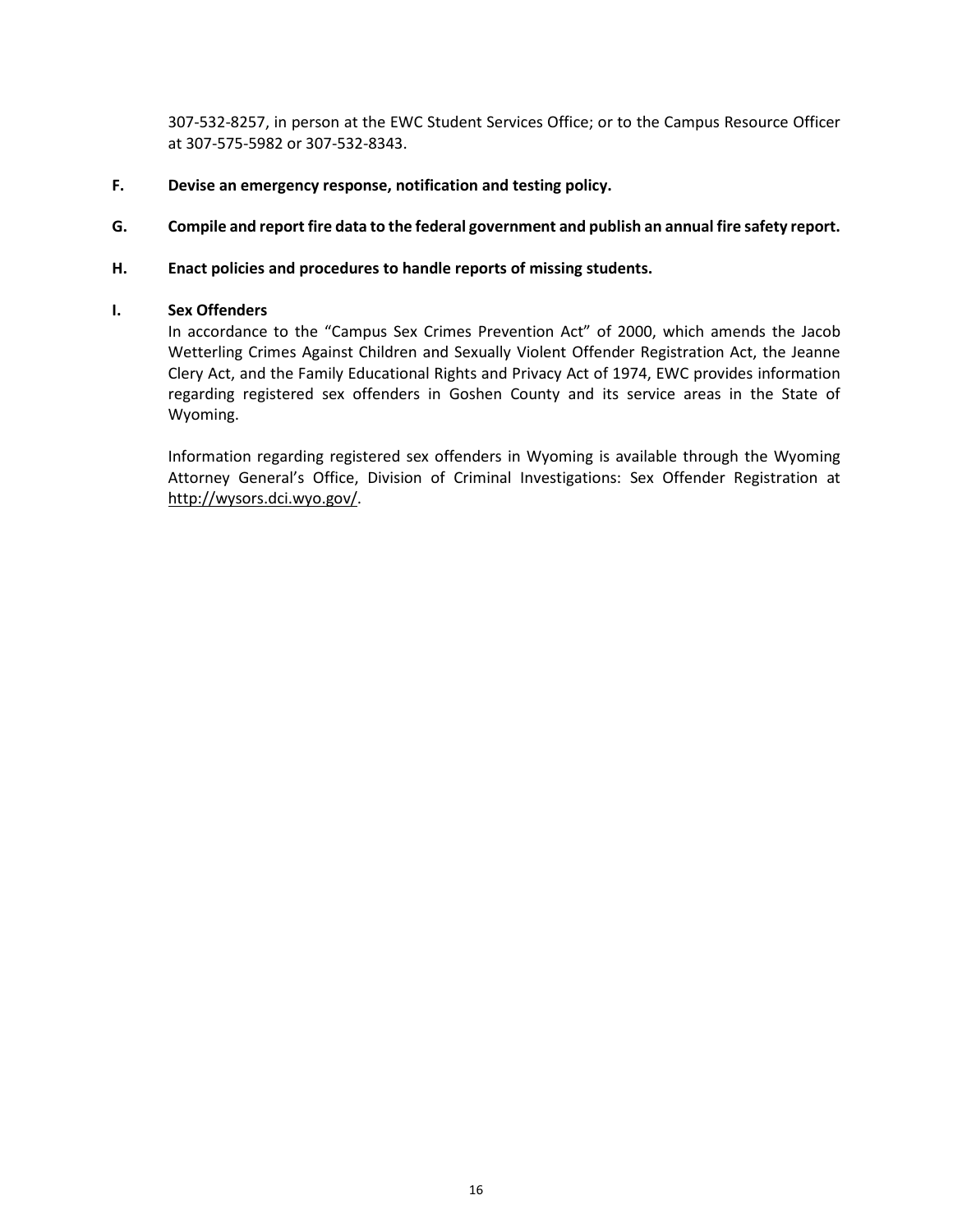#### **Board Policy 2.2: CRISIS MANAGEMENT POLICY**

*Adopted 1/14/03 Revised 11/8/05(RF), 9/13/16* Reviewed 6/1/19

Eastern Wyoming College, by its nature and mission, cares for its employees and students. The Eastern Wyoming College Crisis Management Plan details the responsibilities of EWC that when properly implemented, will help the college respond to a crisis.

A crisis can cover two types of events:

**Emergencies** - any situation that may involve or threaten to cause loss of life or injury to employees or students or damage to property (e.g., fires, explosions, accidents, vehicular mishaps or severe weather events.)

**Non-emergencies** - any situation that threatens the reputation or stature of the college, poses legal ramifications, but does not pose a direct physical threat to students, employees, or property.

In such a crisis, at the determination of the College President or his/her designee, the Eastern Wyoming College Crisis Management Plan and Crisis Communication Plan will be implemented. The plans will be reviewed and updated annually in July.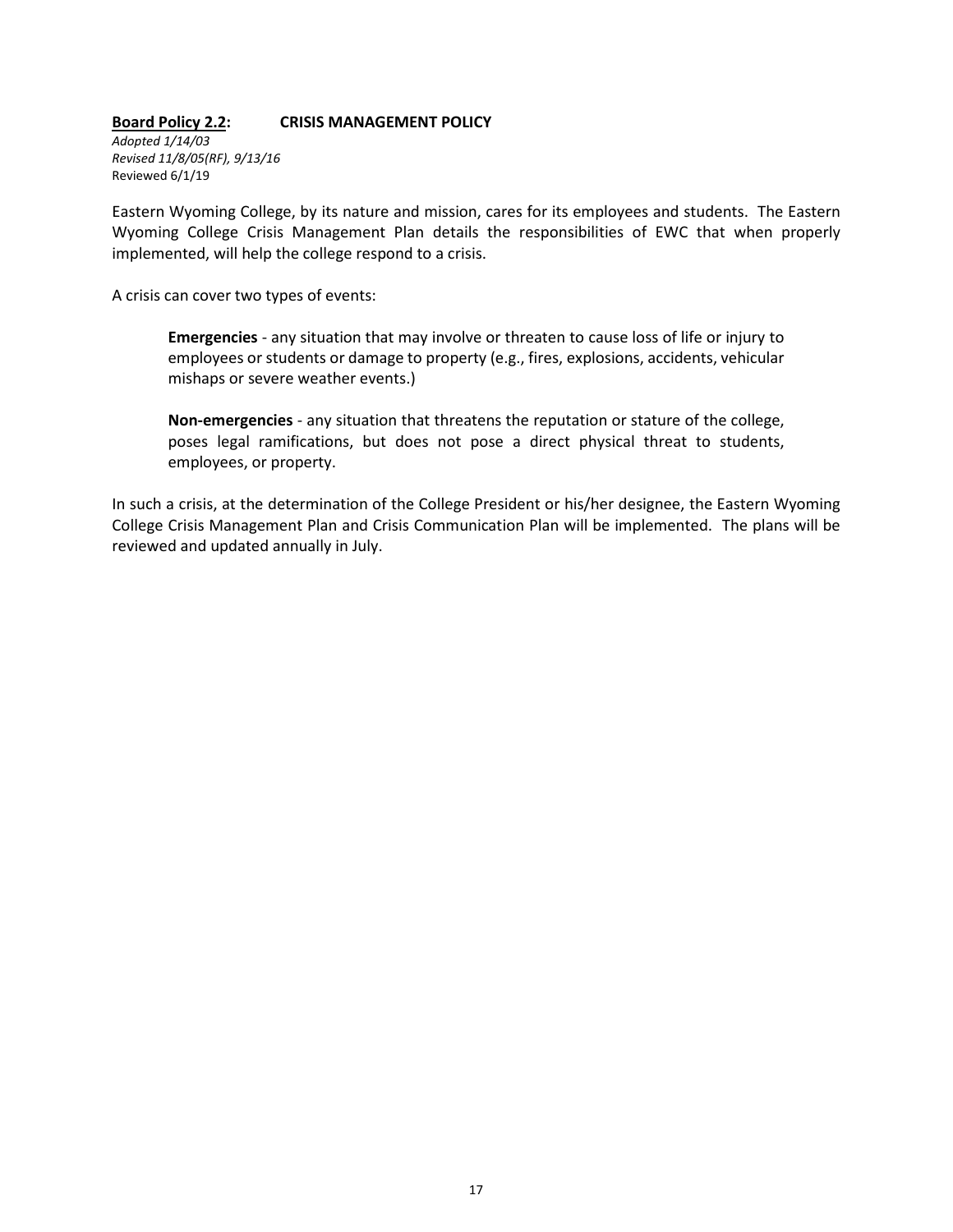#### **Board Policy 2.3: SERIOUS INFECTIOUS ILLNESS**

*Adopted 12/14/93 Revised 11/8/05(RF)*, 12/8/20, 12/14/21 Reviewed 12/8/20

The Board of Trustees of Eastern Wyoming College is responsible for overall development, implementation and maintenance of college-wide policy on serious infectious illnesses as they affect the safety and work areas of College employees and students.

The Board of Trustees is responsible for the ongoing maintenance of this policy, with appropriate input and participation of technical experts, including but not limited to safety, confidentiality, employment, testing, education, benefits, etc.

The purpose of this policy is to inform employees of serious infectious illness, including but not limited to Tuberculosis, all Hepatitis forms, all COVID forms, blood borne diseases such as all Hepatitis forms and HIV infection, and how this organization is responding to these health issues.

This policy covers serious infectious illnesses, including but not limited to tuberculosis, all Hepatitis forms, all COVID forms, and blood borne diseases such as all Hepatitis forms and HIV infection.

### **Administrative Rule 2.3.1: SERIOUS INFECTIOUS ILLNESS**

*Adopted 12/14/93 Revised 11/8/05(RF)*

The following Administrative Rule has been developed to implement the Infectious Illness Policy.

- 1. Workplace Safety
	- a. Eastern Wyoming College as an employer shall provide a safe work environment for all employees based on standards set by OSHA and the State Department of Health.
	- b. The College shall make first aid kits readily available in work areas. Infection control procedures shall be posted near first aid kits, restrooms and rest areas.
	- c. The College shall provide a source of water, soap, disinfectant solution, and disposable paper towels close to the workplace.
	- d. Blood spill decontamination kits will be readily available in areas identified as having a high risk of blood spills. These areas include but are not limited to Health Services, Maintenance and Custodial Services, Fitness Center, Gymnasium, and Vet Tech building.
	- e. Employees who knowingly disregard infection control procedures may be counseled and/or disciplined accordingly.
- 2. Education

It is the policy of Eastern Wyoming College to provide information and education to its employees regarding serious infectious illness that covers:

a. Rights in gaining employment, continuing employment and conditions of employment of persons diagnosed as having a serious infectious illness;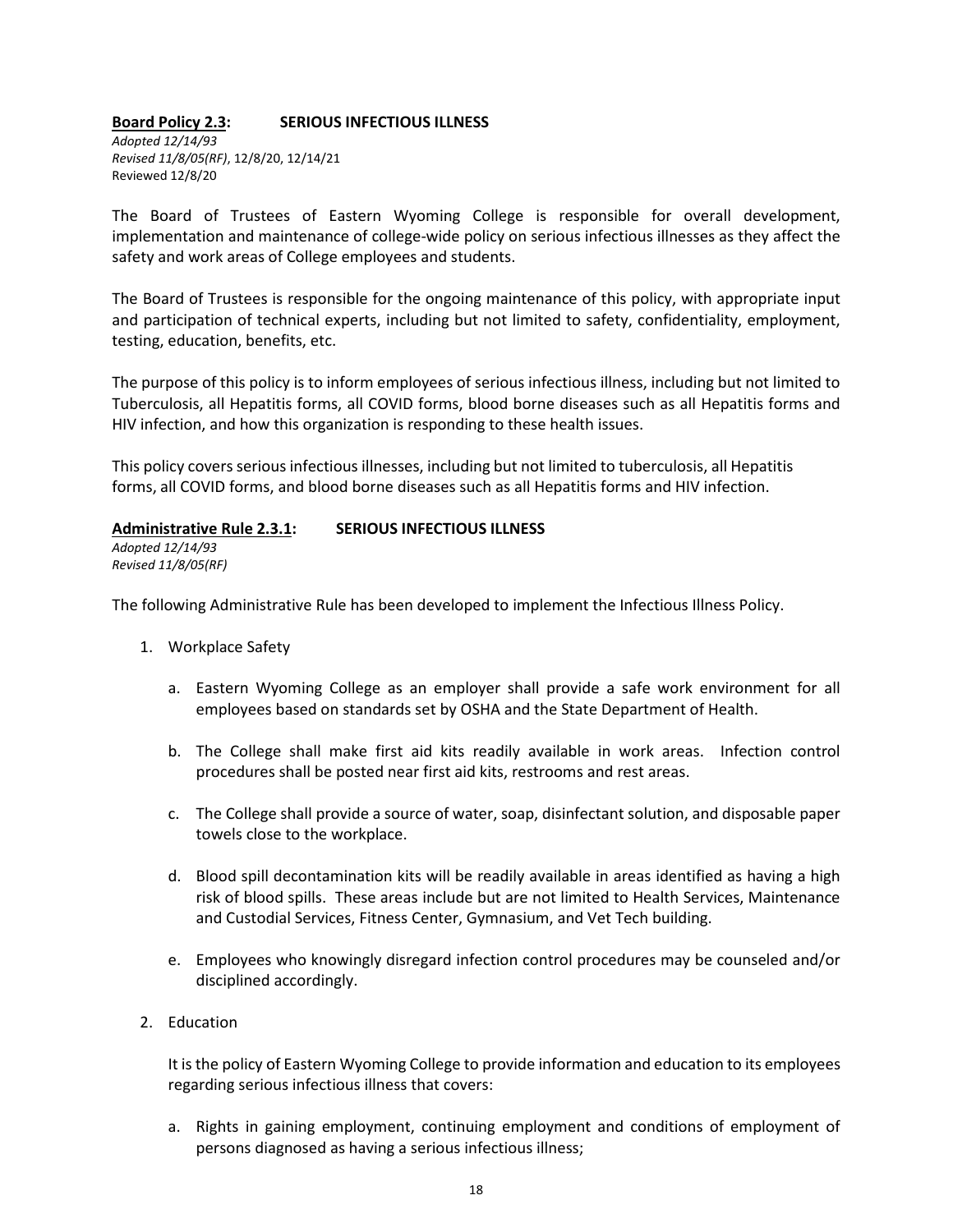- b. Rights and responsibilities of the College as an employer to make reasonable accommodations in the workplace for employees and applicants diagnosed as having a serious infectious illness;
- c. Rights and responsibilities of the College as an employer to maintain the confidentiality of any medical information regarding an employee or prospective employee;
- d. Safety and/or perceived safety of the workplace for co-workers of and employees diagnosed as having a serious infectious illness;
- e. Concerns of applicants/employees regarding their insurability and/or continued insurability as a result of being diagnosed as having a serious infectious illness;
- f. Information and Training: Employees must be provided with information and training in areas including:
	- The Blood borne Pathogens Standard itself.
	- The epidemiology and symptoms of serious infectious illness and blood borne diseases.
	- Transmission of serious infectious illness and blood borne diseases.
	- The College's Exposure Control Plan.
	- An explanation of how to recognize tasks that may involve exposure.
	- A review of methods that will prevent or reduce exposure (Universal Precautions).
	- How to select and use personal protective equipment.
	- The use of biohazard labels, signs and container "color-coding".
	- Information on all Hepatitis forms vaccine and the College's policy on providing the vaccine for employees identified as "at risk".
	- Actions to take in case of emergencies involving serious infectious illness and blood borne pathogens, including the use of Blood Spill Decontamination kits.
	- An explanation of the procedures to follow if an exposure incident occurs, including reporting and medical follow-up.
	- Information on the post-exposure evaluation and follow-up that is provided to employees in case of an exposure incident.
- g. Any other issues, concerns, rights, responsibilities and/or obligations of applicants, employees and the College as an employer as they pertain to serious infectious illness.

Current principle concerns in the workplace with respect to serious infectious illness(es) are Acquired Immune Deficiency Syndrome (AIDS) and Severe Acute Respiratory Syndrome Coronavirus 2 (SARS-CoV-2, COVID-19). Eastern Wyoming College believes that a compelling need exists to provide information and education about serious infectious illness(es) to its employees due to the serious nature of the diseases, the protected increasing numbers of diagnosed cases and the fear of exposure in both the workplace and elsewhere.

### 3. Employment of Affected Persons

It is the policy of Eastern Wyoming College to protect the rights of individuals to employment free from unlawful discrimination based on handicap. This includes employment with the College and encompasses non-discriminatory treatment of persons with impairing conditions or diseases capable of being impairing. An impairing condition or disease is one that substantially limits, or is capable of substantially limiting a major life activity. Serious infectious illnesses come within this definition.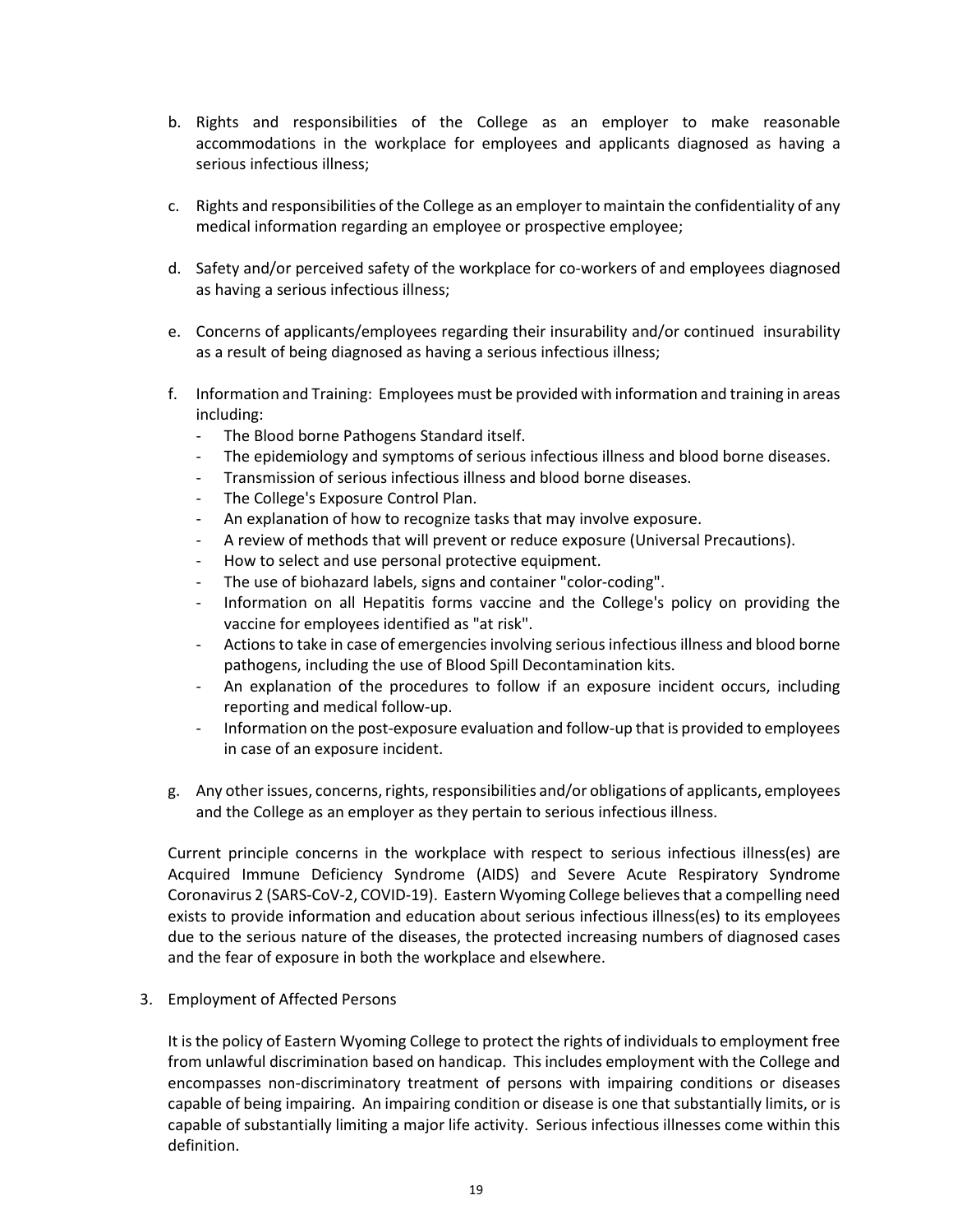### 4. Confidentiality

It is the policy of Eastern Wyoming College that rights of confidentiality of an individual's medical history and right to review medical records must be limited, but only to benefit the patients. For example, information related to a serious infectious illness test, the results of that test, or the identification of the subject of the test is confidential except as required by law or rule or as authorized by the individual who is tested. Persons who comply with these confidentiality provisions are protected from an action for civil damages.

Information of a personal nature such as, but not limited to, that kept in a personnel, medical or similar file, if public disclosure would constitute an unreasonable invasion of privacy, is exempt from disclosure. Persons seeking disclosure have the burden of showing that public disclosure would not constitute an unreasonable invasion of privacy.

Medical records of College employees are protected from disclosure. The College as an employer has a duty to protect employees with a serious infectious illness from the harassment or potentially discriminatory treatment, which may result from the information being made available. Continued employment for an employee with a serious infectious illness may sometimes be therapeutically important in the remission or recovery process or may help to prolong that employee's life. Often a breach of confidentiality may well prevent persons with a serious infectious illness from seeking medical attention or voluntarily identifying themselves to management when it seems in the best interest of the workforce to do so.

Eastern Wyoming College recognizes the serious infectious illness may pose significant and delicate issues for employees in the workplace. Accordingly, the following Guidelines should be followed:

- a. Medical records of College employees are protected from public disclosure.
- b. Self-disclosure or serious infectious condition is voluntary and shall not result in harassment or disparate treatment, consistent with State civil rights law.
- c. Persons with serious infectious illnesses are protected as handicapped under State civil rights laws. Management or employee and who breach confidentiality or otherwise cause harassment or disparate treatment shall be disciplined as for other unacceptable practices or infractions.

### 5. Antibody Testing

No individual may be tested for infection without the informed consent of the individual There shall be no routine or mandatory antibody testing of College employees.

### 6. Employee Benefits

The College administers benefits for employees with serious infectious disease in the same way as for employees with other life-threatening illnesses.

When employees get sick, employee health benefits are designed to provide care for them. This applies whether the disease is catastrophic, controversial, or epidemic.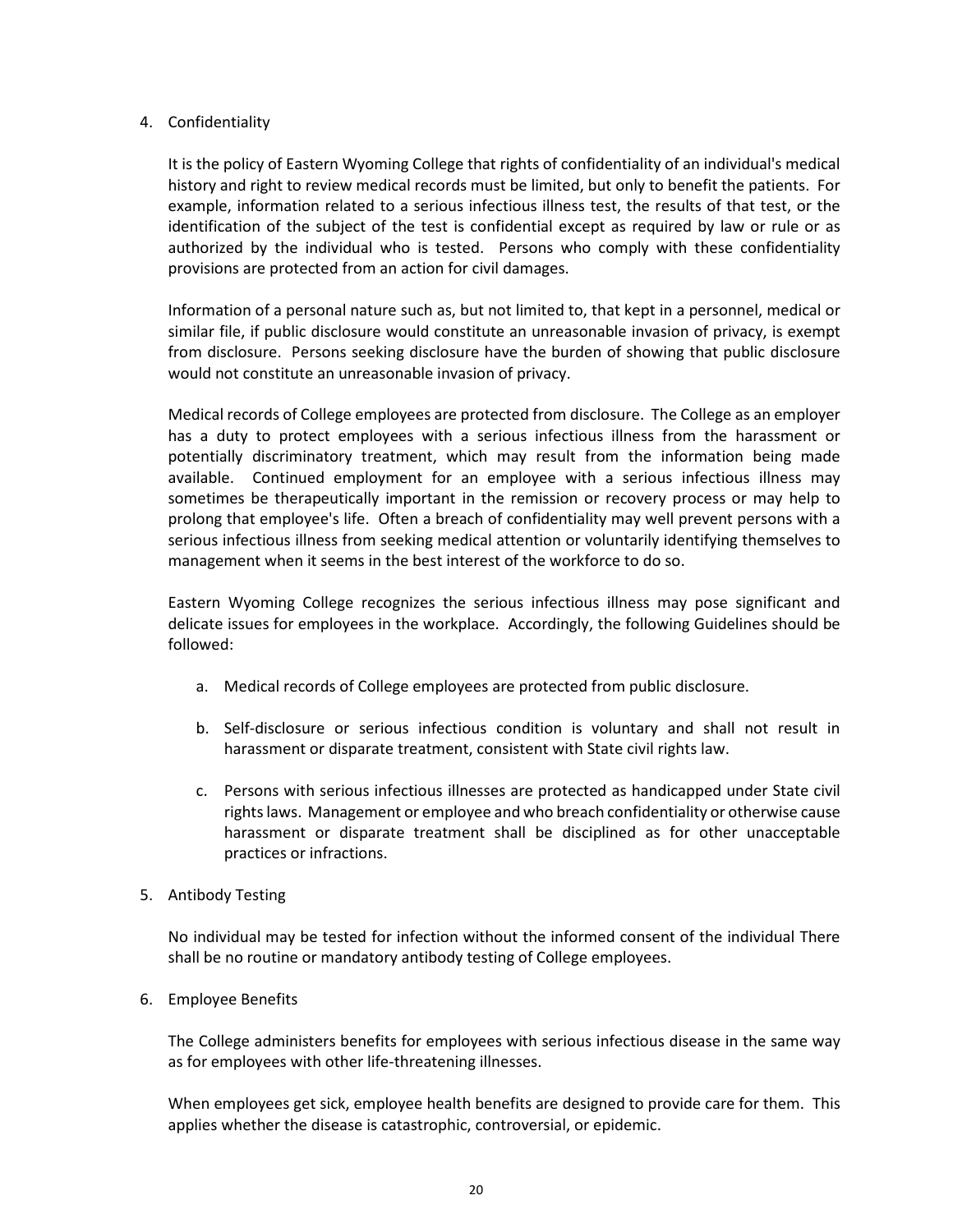All Hepatitis forms Vaccination Plan - As required by OSHA, all Hepatitis forms vaccination series shall be made available to all employees deemed "at risk" by the College. Those College employees deemed "at risk" by OSHA include employees working in Health Services. Those employees deemed "at risk" by the College include custodial and maintenance staff, coaching staff, food service, fitness center, and dorm personnel, veterinary technology, welding, refrigeration, cosmetology, and laboratory instructors. The College shall assure that employees who decline to accept all Hepatitis forms vaccination offered by the College sign a statement to this effect. If the employee initially declines Hepatitis all forms vaccination but at a later date while still covered under the standard decides to accept the vaccination, the College shall make available for all Hepatitis forms vaccination at that time. The vaccination series must be offered within 10 days of initial assignment to a job where exposure to blood or other potentially infectious materials can be reasonably anticipated.

Post Exposure Evaluation and Follow-up: Following a report of an exposure incident, the College shall make immediately available to the exposed employee a confidential medical evaluation and follow-up. If the health-care professional's written opinion includes recommendation for Hepatitis all forms prophylaxis vaccination, the College shall provide this treatment. All postexposure procedures shall adhere to OSHA rules.

No illness is excluded by Eastern Wyoming College from the College health insurance plan solely on the basis of its derivation of the human behavior.

7. Employee Refusal to Work

When the employee's refusal to work with an affected co-worker is not based upon a reasonable risk of exposure, the employee will be counseled as to current medical information. A continued unreasonable neglect of duty may be subject to disciplinary action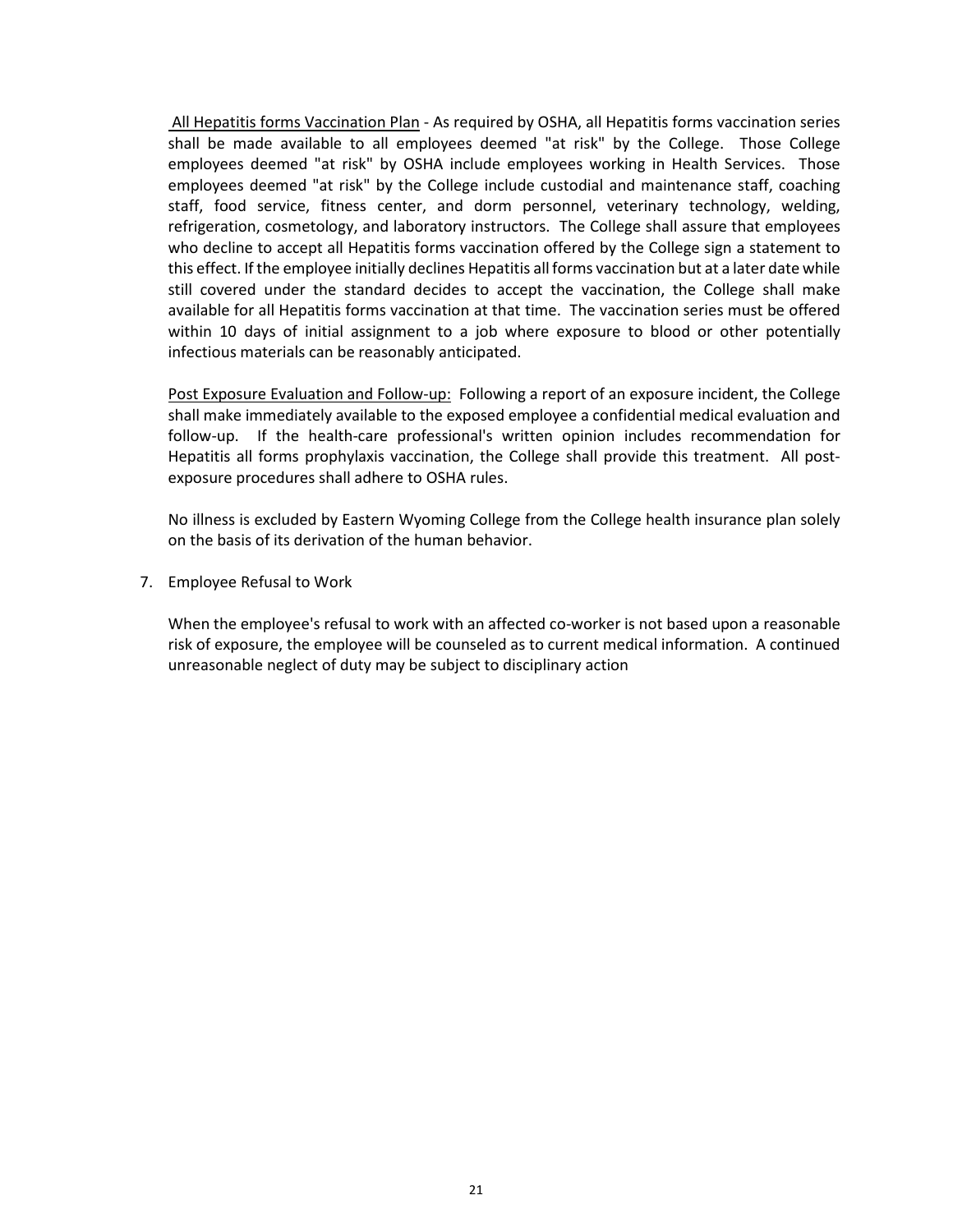# **Board Policy 2.4: FUNDRAISING GUIDELINES**

*Adopted 1/14/03 Revised 11/8/05(RF) Reviewed 9/11/18*

It is expected that employees, students, and student organizations that wish to solicit gifts do so in order to enhance current programs or to undertake new projects. Every effort should be made to secure college funding prior to considering private gift solicitation.

The policy and associated administrative rule to guide campus solicitations of private gifts is not intended to discourage individual initiative. The many programs and activities sponsored by faculty, staff, and students are vital elements of EWC's character and greatly valued as complements to its programs. It is important to understand that Eastern Wyoming College may have more worthy causes than private gifts in the area can support.

### **Administrative Rule 2.4.1: GUIDELINES FOR FUNDRAISING**

*Adopted 1/14/03 Revised 11/8/05(RF), 10/29/18*

As Eastern Wyoming College launches major efforts to generate funding for its many and continuing projects, it is especially important for the college to present to the funding community a wellcoordinated and unified effort.

To maximize Eastern Wyoming College's fundraising efforts, the following policies and procedures for all fundraising activities conducted on behalf of or in the name of any entity associated with Eastern Wyoming College shall be followed.

- 1. Prior written approval for any fundraising activities involving both on-campus and/or off-campus solicitation must be obtained from the Director of Institutional Development.
- 2. Any fundraising activities conducted exclusively on campus by a student organization must have prior written approval by the Vice President for Student Services. Any fundraising activities conducted exclusively on campus by any other group must be preapproved in writing by the Director of Institutional Development.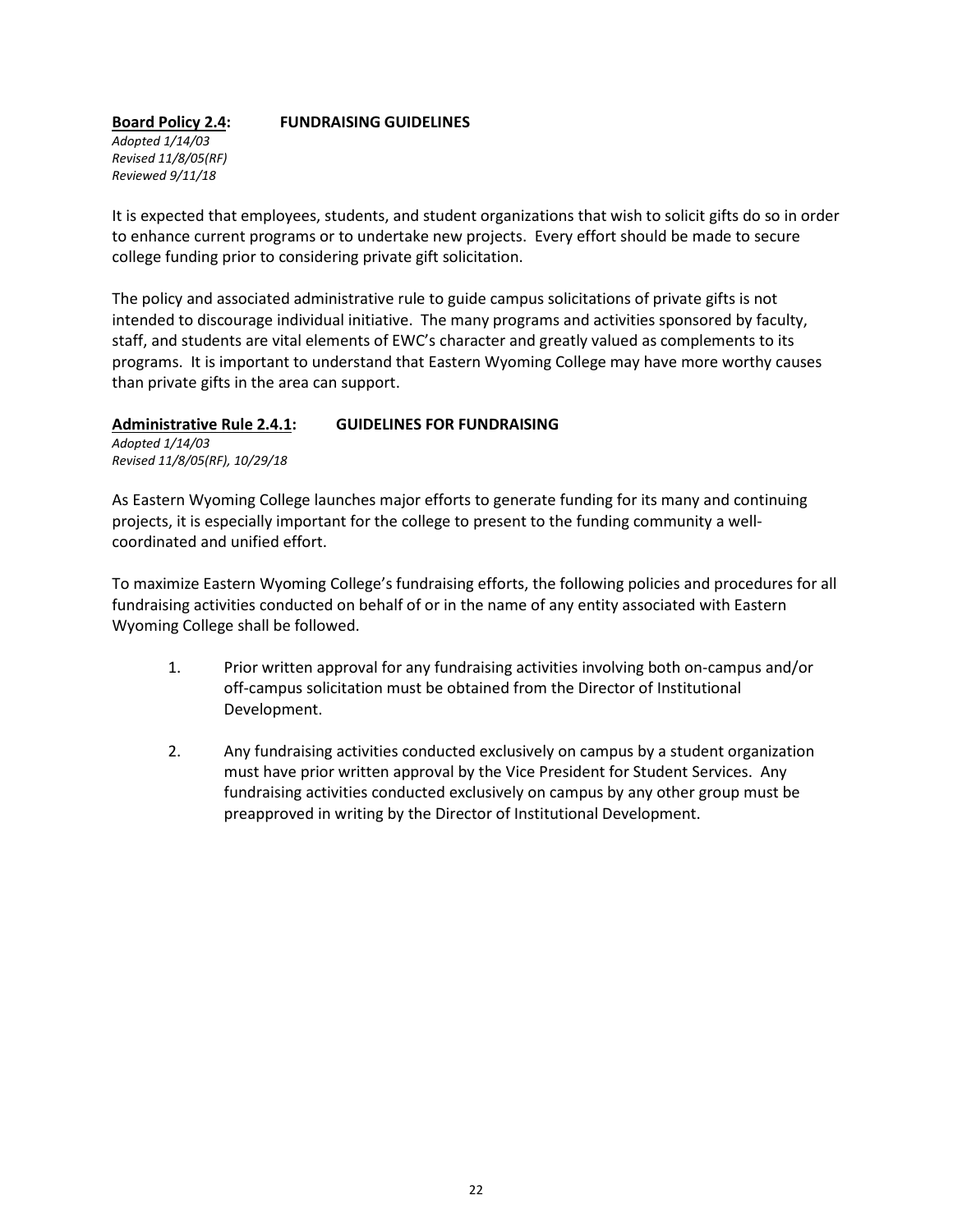### **Board Policy 2.5: Acceptance of Gifts by Eastern Wyoming College and EWC Foundation**

*Adopted 2/6/07 Revised 3/12/13 Reviewed 12/8/20*

### **General**

Cash, stocks, bonds, or other negotiable instruments, real property, gifts-in-kind and personal property, such as equipment, supplies, professional services, furniture, books, art, etc., annuities and life insurance may be considered for acceptance.

The EWC Director of Development is authorized by the President to accept gifts on behalf of Eastern Wyoming College or Foundation subject to review and confirmation by the President and subject to the following conditions:

- 1. Only the Board may accept a gift if Board acceptance is a condition set by the donor.
- 2. Only the College President and Board of Trustees may accept gifts of real property or any permanent interest in real property, and title must be conferred in the name of Eastern Wyoming College or the Eastern Wyoming College Foundation for the use and benefit of the College.
- 3. Gifts with conditions that ultimately will require consideration by the Board of Trustees must be approved by the President prior to acceptance (e.g., gifts to support the initiation of a new academic program or capital improvement project).
- 4. The President or the Board of Trustees reserve the right to reject any gift deemed not to be in the best interest of Eastern Wyoming College.
- 5. Gifts of property subject to indebtedness must be approved by the President prior to acceptance by the Board.
- 6. The valuation and substantiation of charitable gifts is a matter between donor/taxpayer and the taxing agency. Therefore, the Foundation or College, as donee of such gifts, will not estimate to the donor the value of non-cash gifts. The Foundation or College will cooperate fully with the donor in the gift substantiation process required by the taxing agency.
- 7. The Office of Development will develop and manage the recognition of donors for Eastern Wyoming College and the Foundation.

### **Reports to the Board of Trustees**

At the next regular meeting of the Board of Trustees and Foundation Board following acceptance of any gift not requiring Board acceptance, a summary report of such gifts shall be submitted to the Board by the Director of Development.

### **Implementing Guidelines**

The Director of Development is authorized to establish management guidelines consistent with this policy for purposes of implementing this policy statement.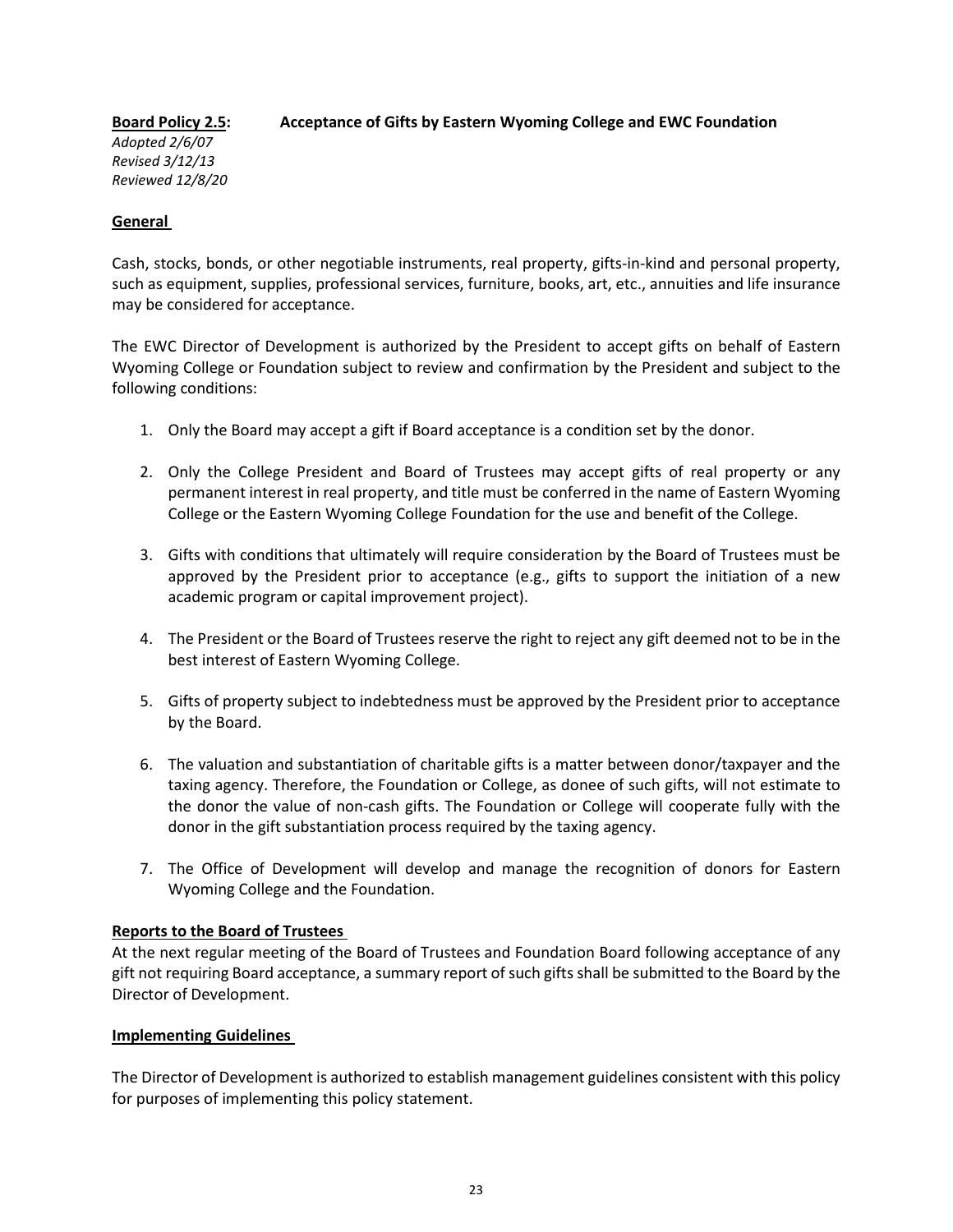**Board Policy 2.6: FACILITY NAMING** *Adopted 3/12/13 Reviewed: 12/8/20*

The purpose of this policy is to establish a regular process and guidelines for naming current or future facilities based on commemoration of an individual, individuals, corporation or foundation, or in recognition of financial support at levels determined in these guidelines.

Responsibility and authority for naming facilities rests with the EWC Board of Trustees based on a final recommendation from the College president

Due to public visibility, permanence, and significance involved in naming facilities, such designations will require careful deliberation and attention to the appropriateness of the name.

**Administrative Rule 2.6.1: FACILITY NAMING**

*Adopted 1/8/13*

### **General Provisions**

No naming will be approved or sustained that will call into question the public respect of the College. Names of facilities should lend prestige and respect to the college, its staff, students and community. Credentials, character and reputation of individuals, organizations or corporations for which the naming of a facility is being considered shall be carefully evaluated. All discussions regarding naming of facilities shall remain confidential until final decisions are made and all necessary parties contacted and advised.

The College will continue to use the name as long as the facility remains in use and serves its original function. When the use has been changed through demolition, substantial renovation or rebuilding, the college may retain the use of the name, name another comparable facility, or discontinue the use of the name.

It is the responsibility of the College, or in the case of a previous gift for the facility, the additional responsibility of the Foundation, to advise previous or potential donors associated with the facility naming that changes may be made consistent with this policy.

The College will use the criteria described in this policy to determine naming of facilities, however; the Eastern Wyoming College Board of Trustees, in consultation with the Foundation when appropriate, may modify the criteria at its discretion on a case by case basis.

### **Definitions**

"Facility" refers to any building, part of a building structure, street, drive, landscaped area, farm, open space, physical facility or other property under the administrative control of Eastern Wyoming College.

### **Relationship of College and Foundation in Facility Naming**

Naming of facilities that are funded all or in part through private donations will require consultation with the Foundation in order to determine that gift levels required for the project are appropriate. In establishing objectives for a fundraising campaign, the Foundation will establish a schedule of naming opportunities and the level of gift required for each.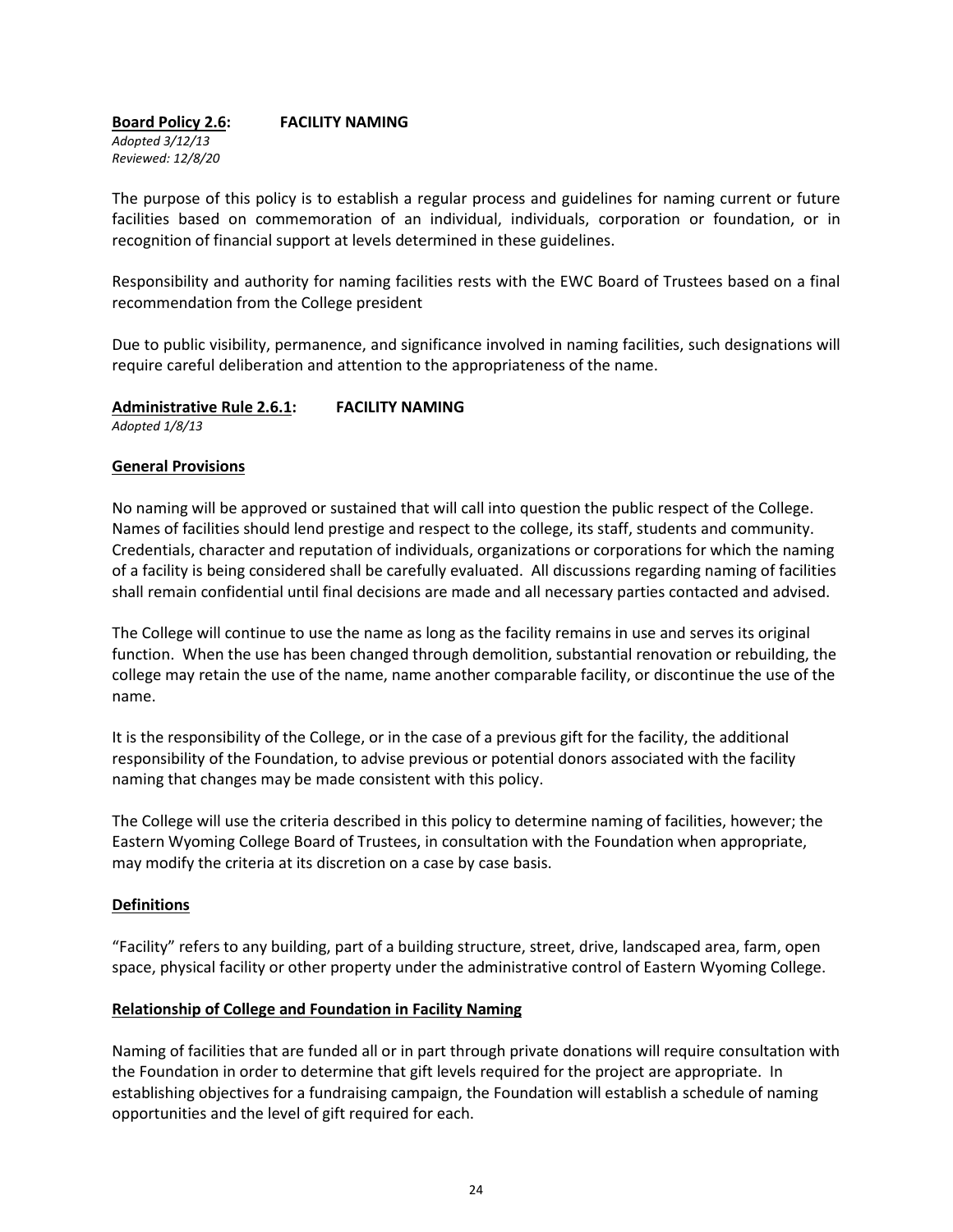The College president will review the Foundation's selections for the Distinguished Alumni Award and the Distinguished Service Award to coordinate any intended or unintended duplication of these awards with possible naming of facilities. Previous selection of an individual, individuals, or corporate entity for these awards will not preclude a naming opportunity for a facility.

### **Commemorative Naming for Distinguished Service**

Distinguished service recognizes significant and positive impact that an individual has had on the institution over an extended period of years. No less than one year shall lapse between the end of an individual's service and consideration for a commemorative naming.

Naming for distinguished service will be recommended by the College president, and approved by the Board of Trustees. The president will coordinate naming for distinguished service with the Foundation's distinguished service award process as appropriate.

The president will annually review candidates for this designation. If an individual is to be so designated, the president may require a background investigation.

Facilities currently named for distinguished service are exempt from this requirement.

### **Naming as a Result of Gift**

Facilities may be named for individuals, families or organizations that provide significant gifts in support of existing or newly constructed facilities at the College. The Eastern Wyoming College Board of Trustees, in consultation with the Foundation when appropriate, may modify the criteria at its discretion on a case by case basis.

### **For Existing Facilities or Renovated Facilities as a Result of Gift**

While criteria may be modified on a case by case basis, generally:

Existing facilities may be named with a gift of at least 50% of the facility's current value or replacement cost.

Renovated buildings may be named with a gift of at least 50% of the cost of the project.

### **For New Facilities Funded With Gifts**

While criteria may be modified on a case by case basis, generally:

New facilities may be named with a gift of at least 50% of the facility's cost.

Classrooms, offices, board rooms or seminar rooms will require a minimum gift of 50% of the cost of the room.

In establishing objectives for a fundraising campaign, the College and Foundation will establish a schedule of naming opportunities and the level of donation required for each.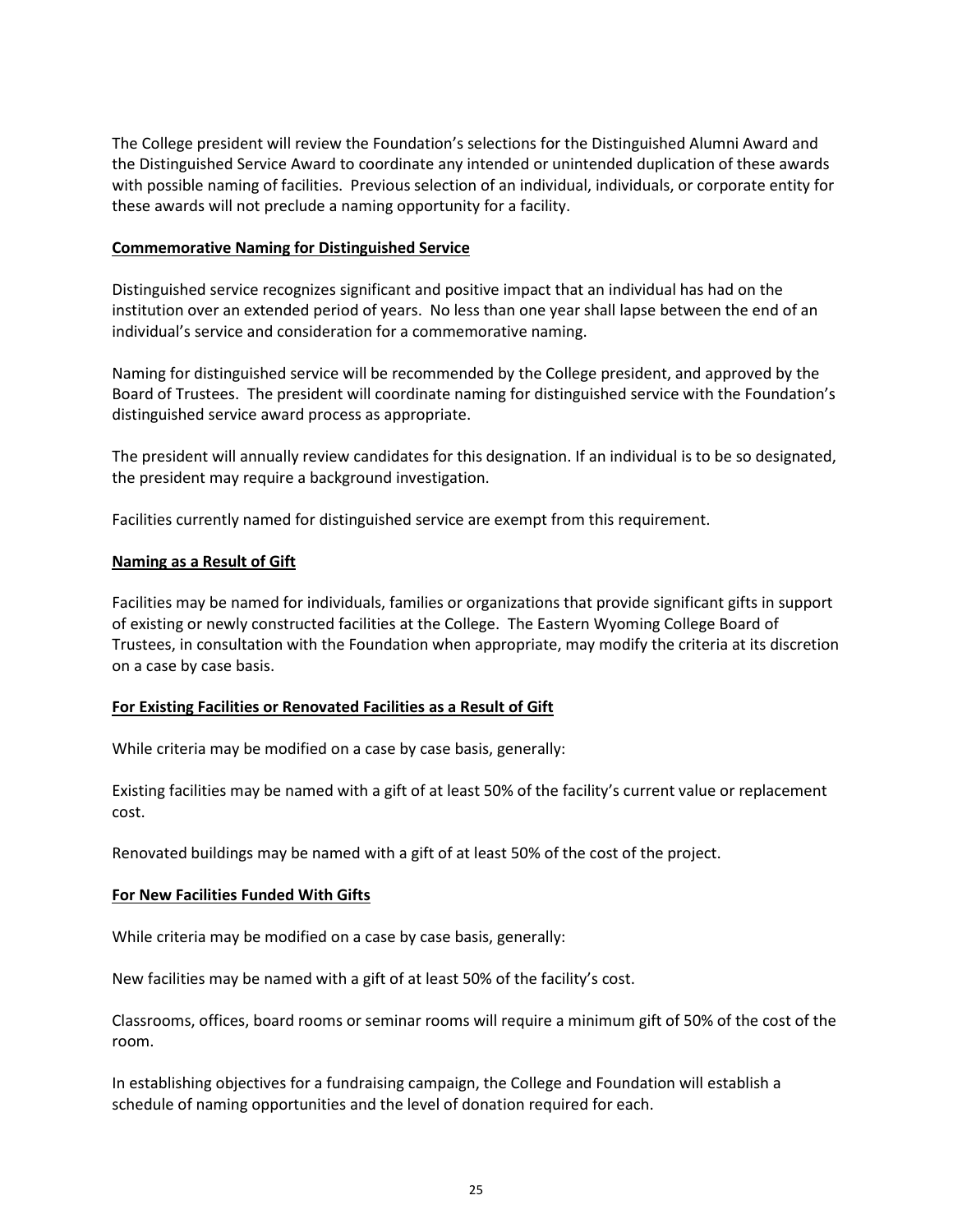A new facility may be named if it is determined to be integral to the completion of the project in the opinion of the Board of Trustees, and may not meet the criteria above.

### **For New Facilities Funded Other Than Through Gifts**

The College Board of Trustees will have the discretion to set requirements for naming facilities funded through sources other than gifts (such as state funding), however should coordinate their recommendations with the funding source and Foundation to ensure a consistent process.

### **Naming Conventions**

The naming of a building, or part of a building, shall generally use the surname only, or in the case of a corporation or organization, the name should be shortened sufficient for recognition; for example:

Atkins Commons Union Pacific Science Building

Where appropriate, facilities will have names that include their primary function. Special use buildings such as an auditorium, fitness center, may bear the functional name in combination with the name of the individual(s) or organization being recognized; for example:

The Johnson Fine Arts Center The John and Mary Anderson Gallery

Outdoor facilities shall bear the name of the individual or organization being recognized and a functional description; for example, Pinnacle Drive.

Plaques and signage shall be tasteful, discrete and consistent with other campus signage.

### **Renaming Facilities**

When a facility is proposed for re-naming, the College president will make all reasonable efforts to inform the Foundation, original donors, honorees or family members of the proposed change. The College's legal counsel will be consulted on all renaming proposals.

### **Removal of a Name**

If it is deemed necessary and in the best interests of the College by the trustees to remove a name from a facility, the president of the College will involve legal counsel and the Foundation, if necessary, in the decision.

### **Confidentiality**

All actions and deliberations regarding naming of facilities will be treated as confidential until final decisions are made.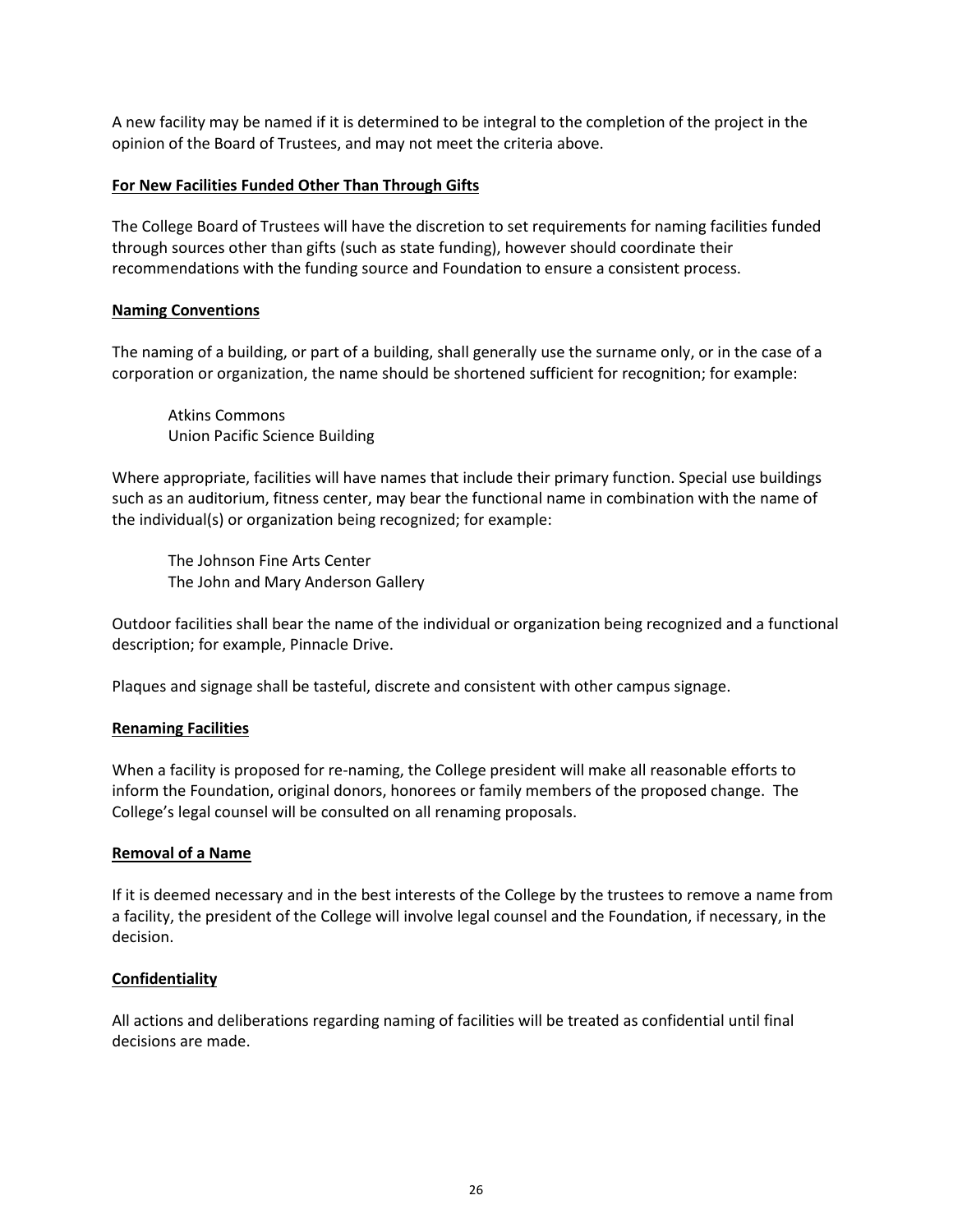# **Board Policy 2.7: INSTITUTIONAL REVIEW BOARD**

*Adopted 3/8/16 Revised 2/13/18*

Protection of human participants is of the utmost importance for practical and ethical reasons and in order to ensure the safe, ethical, and prescribed treatment of human subjects used in research, EWC shall maintain an Institutional Review Board (IRB). The creation of an IRB does not address all of researcher's ethical issues and adherence to the ethical codes of conduct that govern scientific research in general (i.e. the principles set forth in the Belmont Report) and the basic DHHS policy for the protection of human research participants as specified in the Code of Federal Regulations (CFR) Title 45, Part 46, Subpart A (also known as the Common Rule, 45 CFR 46) for professionalism and research at EWC

### **Administrative Rule 2.7.1: IRB MEMBERSHIP, SIZE AND PURPOSE**

*Adopted 3/8/16 Revised 2/13/18*

### **Chairperson**

The chair must hold a terminal degree (M.D., D.O., D.V.M., or Ph.D.) and be a member of the staff of Eastern Wyoming College. The chairperson must have previous service on the EWC IRB as a committee member.

### **Responsibilities**:

- Chair the meetings to which they are assigned
- Substitute as chair on other IRB committees
- Serve as an alternate IRB member as needed
- Serve as Designated Expedited Reviewer
- Participate in the on-call schedule for emergency consultation with investigators
- Advise investigators on and acknowledging the appropriateness of emergency use of investigational drugs and devices in accordance with federal regulations
- Participate on IRB Executive Committee meetings
- Facilitate and participate in IRB educational activities
- Keep abreast of regulations and policies governing IRB review of research and the conduct of human subjects research
- Evaluate IRB member's thoroughness of review, and level of engagement and attendance at convened IRB meetings
- Adhere to and administer determinations by the IRB

All chairpersons must have the approval of their supervisor and the Vice President of Academic Services.

### **Scientific Committee Member**

The IRB Scientific Member must hold a scientific degree (e.g., M.D., D.O., D.V.M., Ph.D., Pharm.D. or Bachelor of Science in Nursing). Scientific members must have professional training and experience in an occupation that would incline them to view scientific activities from the standpoint of someone within a behavior or biomedical research discipline. Registered nurses, nurse practitioners, pharmacists, therapists, radiologists and other biomedical health professionals would be regarded to have primary concerns in the scientific area.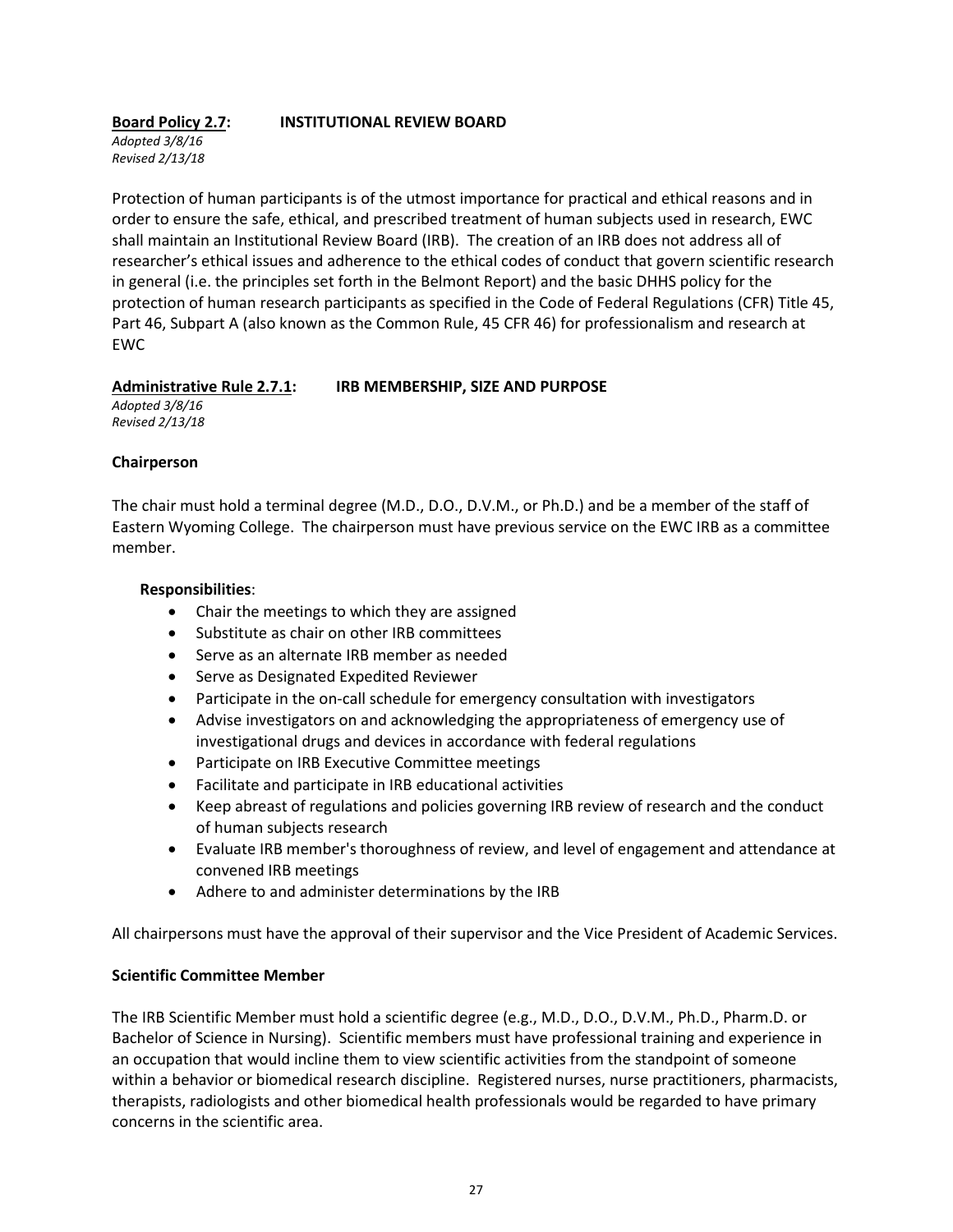### **Responsibilities**:

- Participate as a reviewer on applications to which the individual is assigned
- Review and participate in a discussion of all applications and agenda items for each convened IRB meeting
- When acting as primary IRB reviewer, attempt to resolve questions or concerns prior to the meeting, which may necessitate contacting researchers.
- Serve as an alternate IRB member as needed
- Provide a written review summary to the Committee Chair prior to the meeting, if assigned as a primary reviewer and unable to attend the meeting due to an emergency
- Keep abreast of regulations and policies governing IRB review and the conduct of human subjects research
- Participate in IRB educational activities

Scientific members employed by Eastern Wyoming College must have the approval of their supervisor and the Vice President of Academic Services.

### **Non-Scientific Committee Member**

The IRB Non-Scientific Member must have experience with complex information processing and interpersonal communication. In addition, the non-scientific member must be comfortable with the electronic environment and able to navigate in email and the internet. Examples of non-scientific or non-medical occupations may include, but not limited to, lawyers, clergy, ethicists, teachers, engineers, accountants, musicians, or business majors.

### **Responsibilities**:

- Participate as a reviewer on applications to which the individual is assigned
- Review and participate in a discussion of all applications and agenda items for each meeting
- Serve as an alternate IRB member as needed
- Keep abreast of regulations and policies governing IRB review of research and the conduct of human subjects research
- Participate in IRB educational activities
- Contribute expertise with regulations, policies and the conduct of human subjects research
- Represent nonscientific interests such as: how well is the research explained in order to comprehend the risk, benefit, and distributable justice (Belmont Principles)

### **Non-Affiliated (Community) Committee Member**

The Non-Affiliated Committee Member is experienced with complex information processing, interpersonal communication, and is sensitive to unique community populations and cultures. In addition, the non-affiliated member must be comfortable with the electronic environment, able to navigate in email, and have access to high-speed internet. The Non-Affiliated Member is not a current or former employee or student of Eastern Wyoming College and does not have an immediate family member who is a current or former employee or student of Eastern Wyoming College.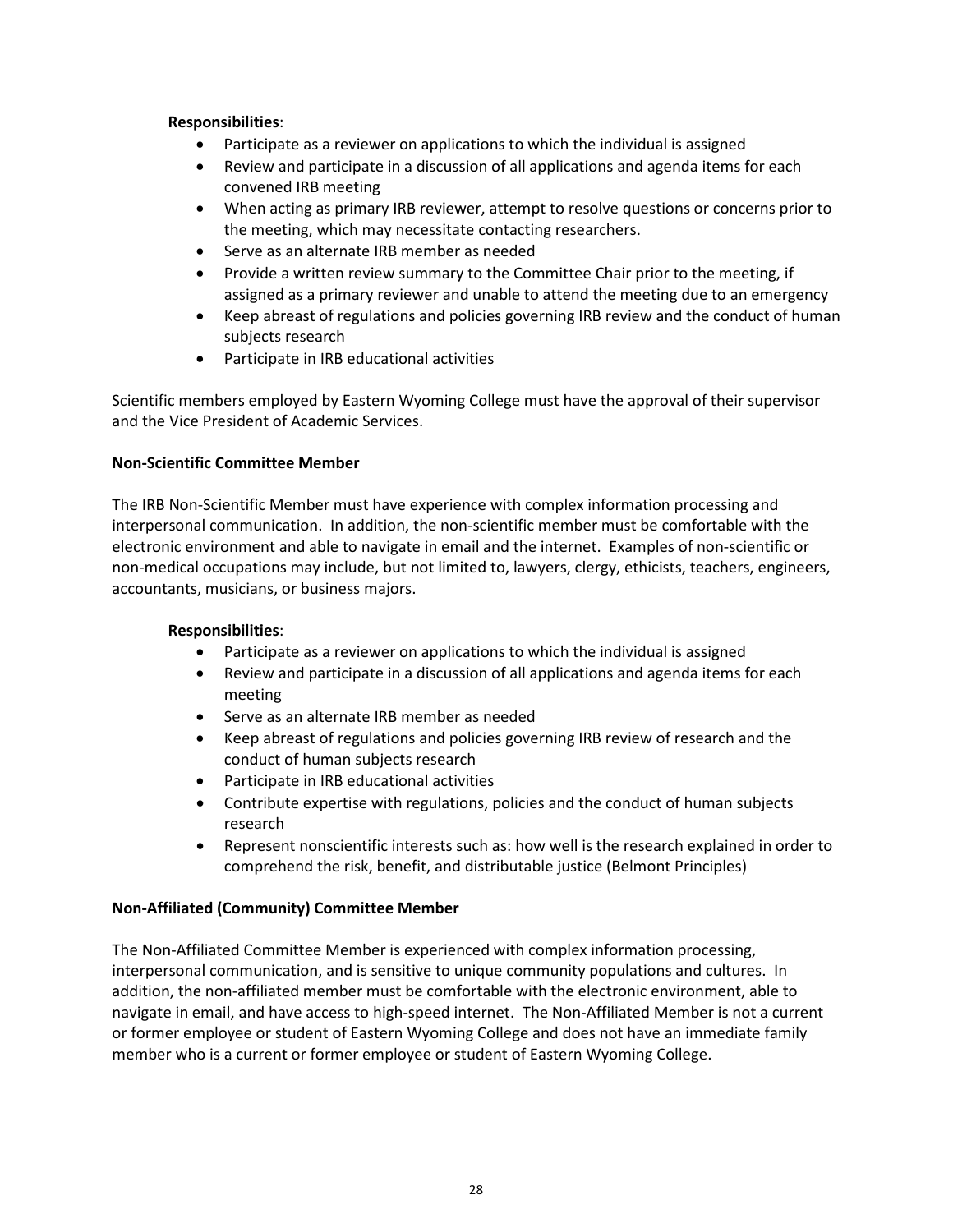### **Responsibilities**:

- Participate as a reviewer on applications to which the individual is assigned
- Review and participate in a discussion of all applications and agenda items for each meeting
- Serve as an alternate IRB member as needed
- Keep abreast of regulations and policies governing IRB review of research and the conduct of human subjects research
- Participate in IRB educational activities

#### **Attendance Expectations and Length of Service for All Members**

- The anticipated length of service for members is three years
- The minimum attendance requirement is for at least 70% of the meetings scheduled for the member's assigned IRB
- IRB shall have no less than quarterly meetings per year if necessary

According to federal regulations, the minimum number of people required for an IRB is five and will be composed of members of varied backgrounds to facilitate diversity in its composition. Accordingly, if you are doing federally funded or other research, you will need to make sure that your IRB is composed of members who represent the following characteristics:

**Scientific area**. At least one member must work in science (e.g., biology, psychology, chemistry).

**Nonscientific area**. At least one member must work in a nonscience area (e.g., history, English, philosophy).

**External to the institution**. One member must come from outside the institution and not be affiliated with the institution.

**Diversity of representation**. An effort must be made to achieve diversity of representation, particularly if members of a "vulnerable population," such as children or people with intellectual disabilities, are frequently a subject of study (see definitions in Appendix A). If such populations will be used, someone who has knowledge of or experience with those populations should participate as a member of the IRB.

**Diversity of gender**. The IRB should have both male and female representation.

**Diversity of profession**. The IRB should not have representation from just from one profession, such as psychology.

An IRB may not allow any member to participate in the review of any project in which the member has a conflicting interest. That would include researchers involved in the project and administrators involved in the grant applications.

An IRB may invite individuals with expertise in specific areas to assist in the review of projects that require expertise that is not represented sufficiently on the IRB; however, they may not vote with the IRB.

By definition, the IRB is a board, not a committee. As such, it means that members of an IRB are tasked with rendering decisions about research they review. In contrast, members of standing committees may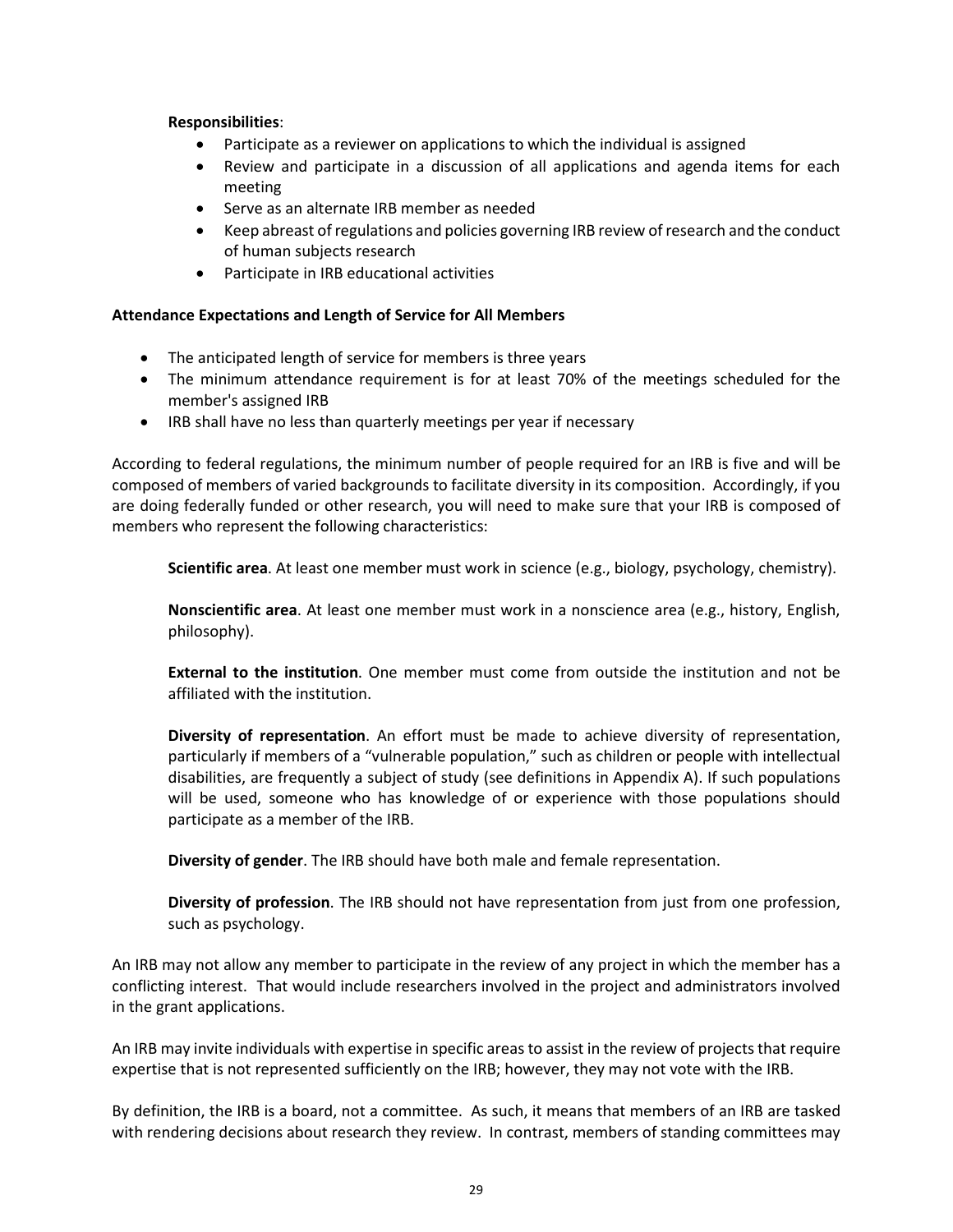or may not be tasked with rendering decisions—often, their purpose is to offer recommendations or organize information used to help others make decisions. The appointment process to an IRB often differs from the appointment process to other standing committees, as federal regulations include specific requirements about the membership of an IRB.

Members of an IRB will determine the level of IRB review required for submitted research proposals (e.g., "exempt," "expedited," or "full" IRB review). Studies that meet the definition of "research" and that involve human participants may be considered exempt if they meet certain requirements.

A "full" IRB review is required when the research is defined as (a) a systematic investigation, including research development, testing and evaluation, designed to develop or contribute to generalizable knowledge (38 CFR 16.102d); (b) that involves human subjects (i.e., a living person about whom a researcher collects either identifiable private information OR data through an intervention or interaction); and (c) involves greater than minimal risk to those human subjects. A full IRB review usually requires attendance from a quorum of IRB-appointed members.

An "expedited" IRB review is selected when the research is defined as meeting the first two classifications noted above but involves no more than minimal risk to subjects OR is being reviewed strictly for minor changes to previously approved protocols in the research project. An expedited review procedure can be conducted by a subset of reviewers designated by the IRB chairperson from members of the IRB.

An "exempt" IRB review is selected when the research falls into one of the six approved categories of exempt research (45 CFR 46.101 [b]) and is not applicable to research in a covered research category (e.g., FDA regulation - 21 CFR 50.20). Exempt research does not mean that a research project has no review. Rather, for studies that are determined to be exempt, it means that the exemption (and its corresponding category) is documented in the IRB records and that the decision is communicated in writing to the investigator.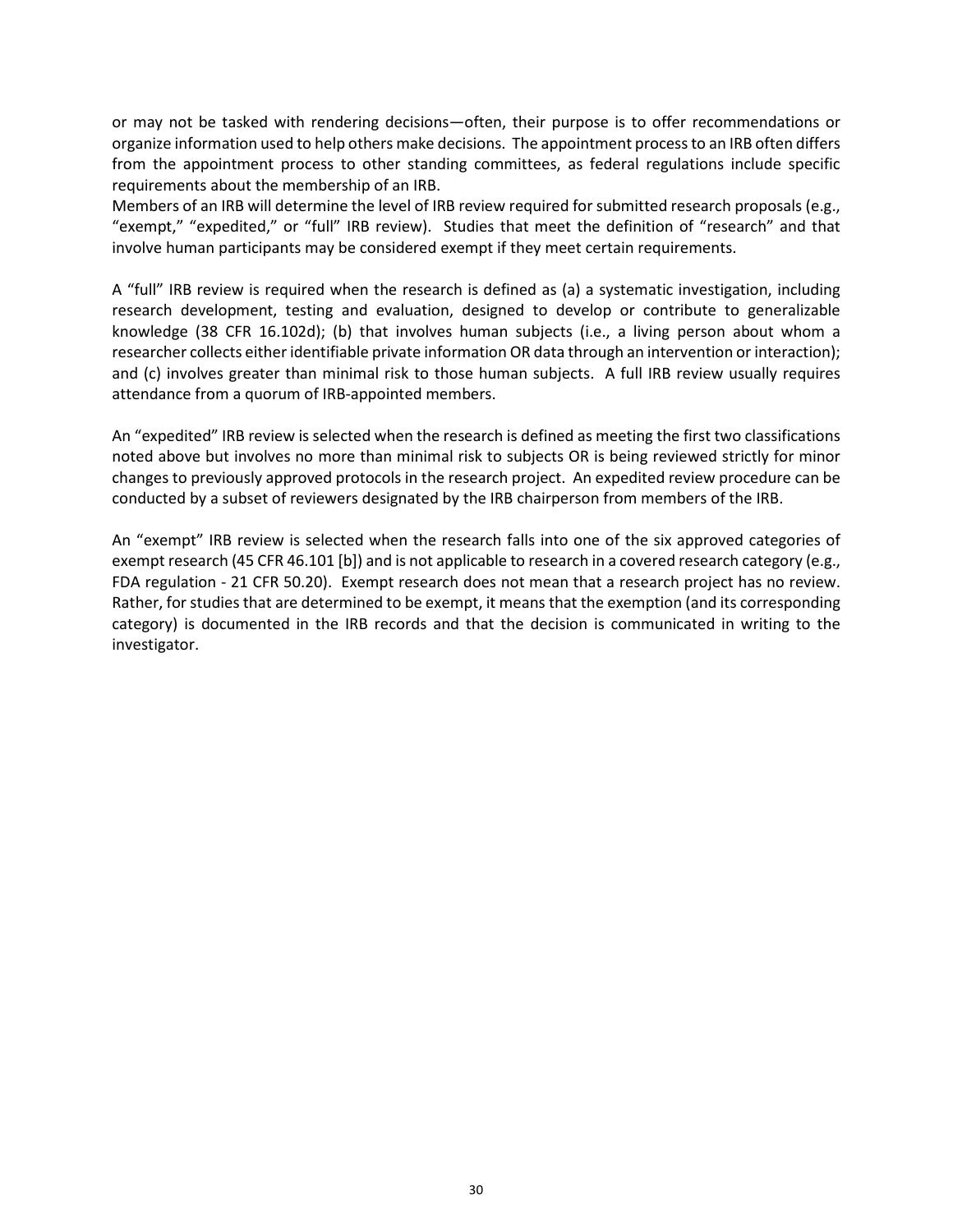#### **Board Policy 2.8: External Communications**

Adopted 11/14/17 Reviewed 2/25/19, 12/8/20 Revised 12/8/20

This communication policy outlines the rules and regulations that govern the representation of Eastern Wyoming College to all internal and external audiences. These policies extend to all forms of communications and apply across all channels and communication vehicles in which the College is being represented as an institution. The purpose of these policies is to ensure that all communication that takes place on behalf of the College is done in a manner that is consistent with the College's quality standards, branding and official college statements.

At the direction of the President, the Director of College Relations is the official spokesperson for the College in regards to external communications or inquires made to the College. The College Relations Office is responsible for creating and maintaining a professional and consistent image of Eastern Wyoming College to the public. When time permits and in non-emergency situations, all media contacts by college administration, staff and faculty should be initiated from or coordinated with this office. Exceptions include athletic team coaches when they are out-of-town participating in competitive events.

Any contact with media means one is representing the Board of Trustees and the College and must be done in a professional and supportive manner to the public and media; therefore, the Director of College Relations is the College's primary contact with the media and may act as the College spokesperson or direct the media to the appropriate College representative. College Relations will make every effort to provide equitable coverage of programs and employees provided they are newsworthy and timely and will utilize a variety of media types that include radio, print, television, and social media coverage.

Official EWC press releases and marketing advertisements are prepared by or coordinated with the College Relations Office staff. To track the messages going to the public and to ensure all EWC publications enhance the college's marketing effort, all printed materials for external distribution must be created by or coordinated with and reviewed by the College Relations Office.

Official publications include the college catalog, class schedule, program brochures, newspaper inserts, web site, social media and annual reports. The college web site content and design and social media content are maintained by College Relations with technical support from Computer Services. EWC has one official college logo and one athletic logo that ensures a consistent and clear image representing the college in the community. The logo guidelines and graphic standards for the campus are the responsibility of College Relations and are available in the Communications Guide.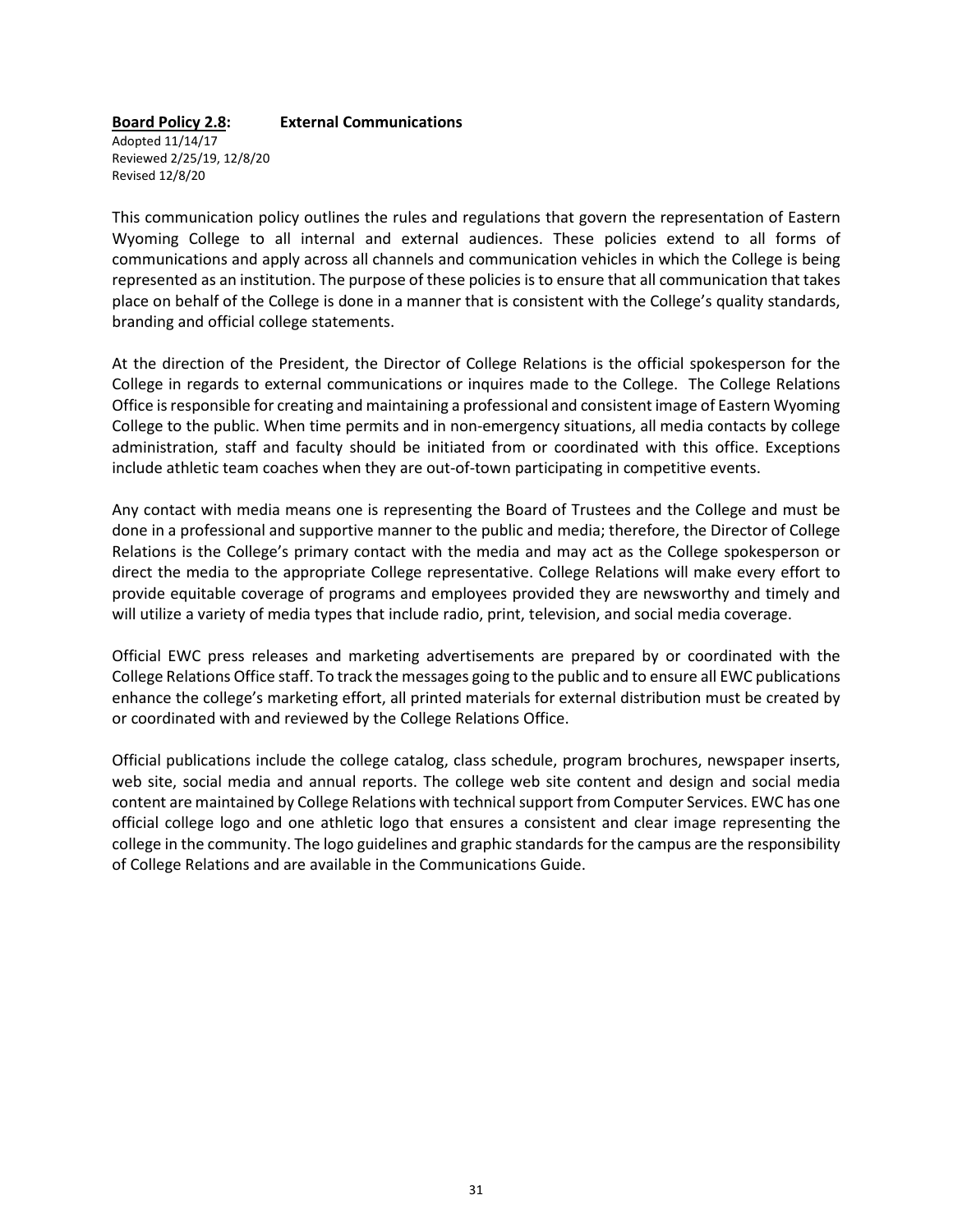**Board Policy 2.9: ADVERTISING** *Adopted 3/8/16 Reviewed 9/11/18*

The Director of College Relations will authorize all advertising and marketing for the College. The Vice President for Administrative Services will authorize all legal advertising. The Director of Human Resources will direct and authorize the advertising for all employee vacancies.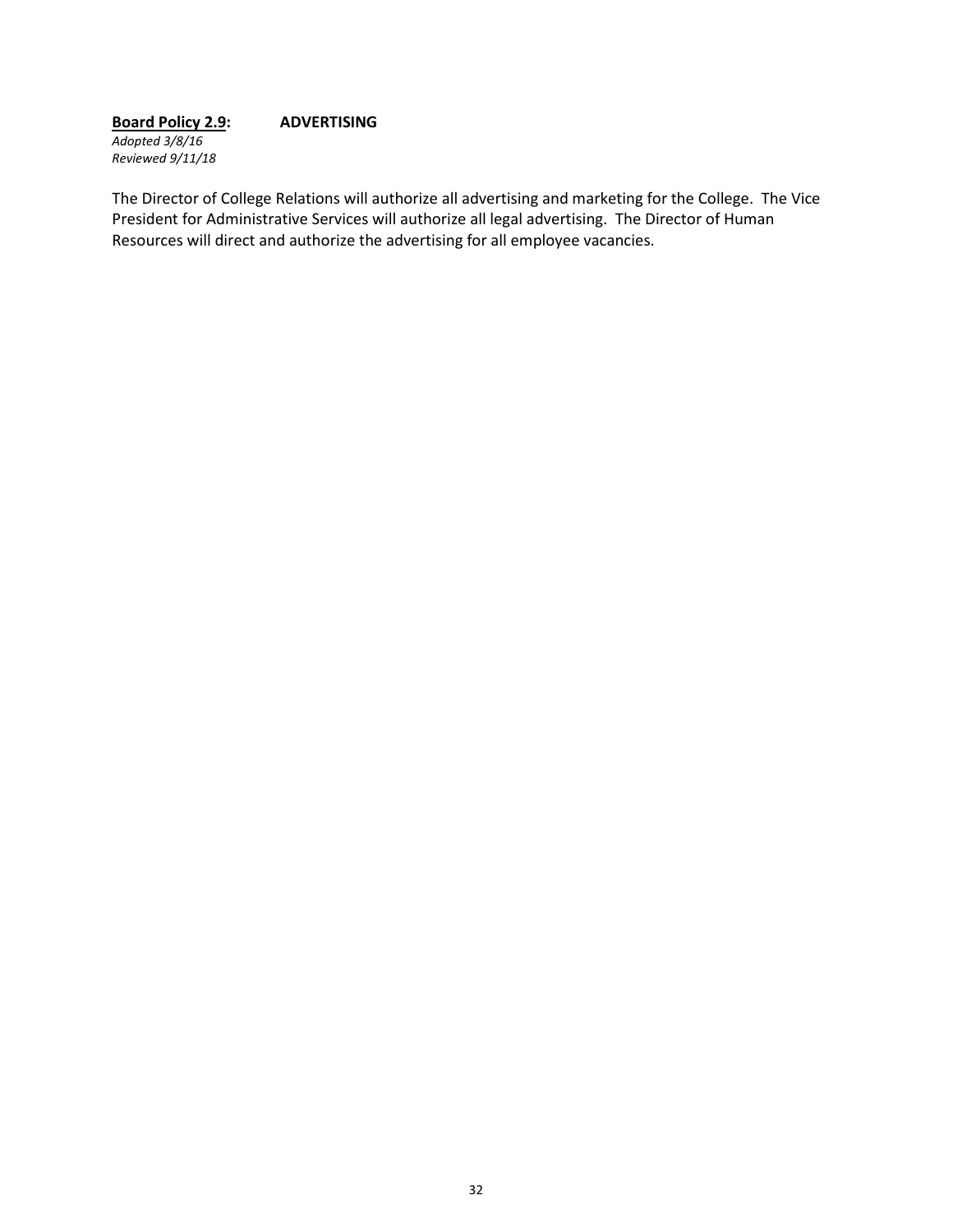#### **Board Policy 2.10: COMMERCIAL PRINTING** *Adopted 3/8/16 Reviewed 9/11/18*

The Director of College Relations will be responsible for the oversight of commercial printing at the College. Any person, department, division or campus must obtain authorization from the Director to have materials commercially printed. All commercial printing will be in compliance with Wyoming Statute W.S. 16-6-301.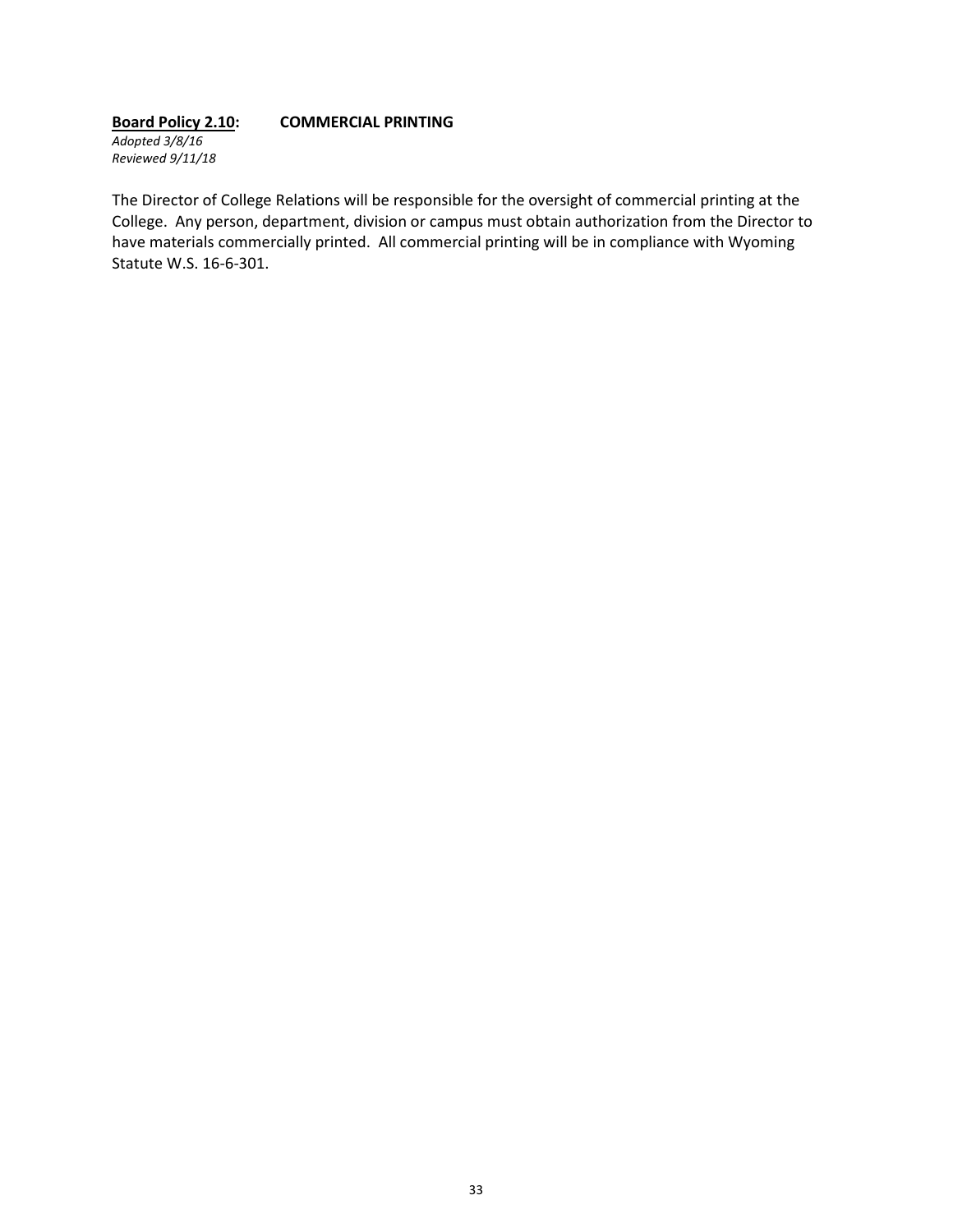# **Board Policy 2.11: EMERGENCY NOTIFICATION OR ISSUANCE OF A CAMPUS**  *Adopted 10/10/17* **TIMELY WARNING NOTICE**

Revised: 7/14/20

In the event of a substantiated serious safety concern, either on college property or in the near vicinity of the campus, numerous and diligent efforts are made to advise members of the campus community. The College takes its duty seriously to inform students and campus community members of threatening situations and how they can best protect themselves from harm. As a result, information related to crimerelated and other potentially threatening situations is provided in an accurate and timely fashion. The President, Vice President of Student Services or the Director of College Relations will release information, which can be used by students and other College community members to reduce their chances of becoming victims. These notices will be issued as a means of a "Campus Timely Warning Notice" or an "Emergency Notification".

The issuing of a timely warning notice must be decided on a case-by-case basis in light of all of the facts surrounding an incident or crime, including factors such as the nature of the incident or crime, the continuing danger to the campus community and the possible risk of compromising law enforcement efforts. The decision to issue a Campus Timely Warning Notice or an Emergency Notification is made in coordination and consultation by at least two of the following personnel from the Decision Team. In an extreme emergency, the notification process will be implemented at the sole discretion of the President, Vice President of Student Services or the Director of College Relations.

The Decision Team includes:

- President
- Vice President of Student Services
- Vice President of Administrative Services
- Vice President of Academic Services
- Director of College Relations
- Vice President of Douglas Campus
- Chairman of the Board of Trustees
- Campus Resource Officer

This information will be disseminated to the campus community members via a variety of mechanisms or mediums. Eastern Wyoming College will use one or more of the following means depending on the nature of the incident:

- CodeRED System
- Electronic Mail Messaging
- Public Announcements and Social Media
- Posting and Digital Signage
- Other methods deemed necessary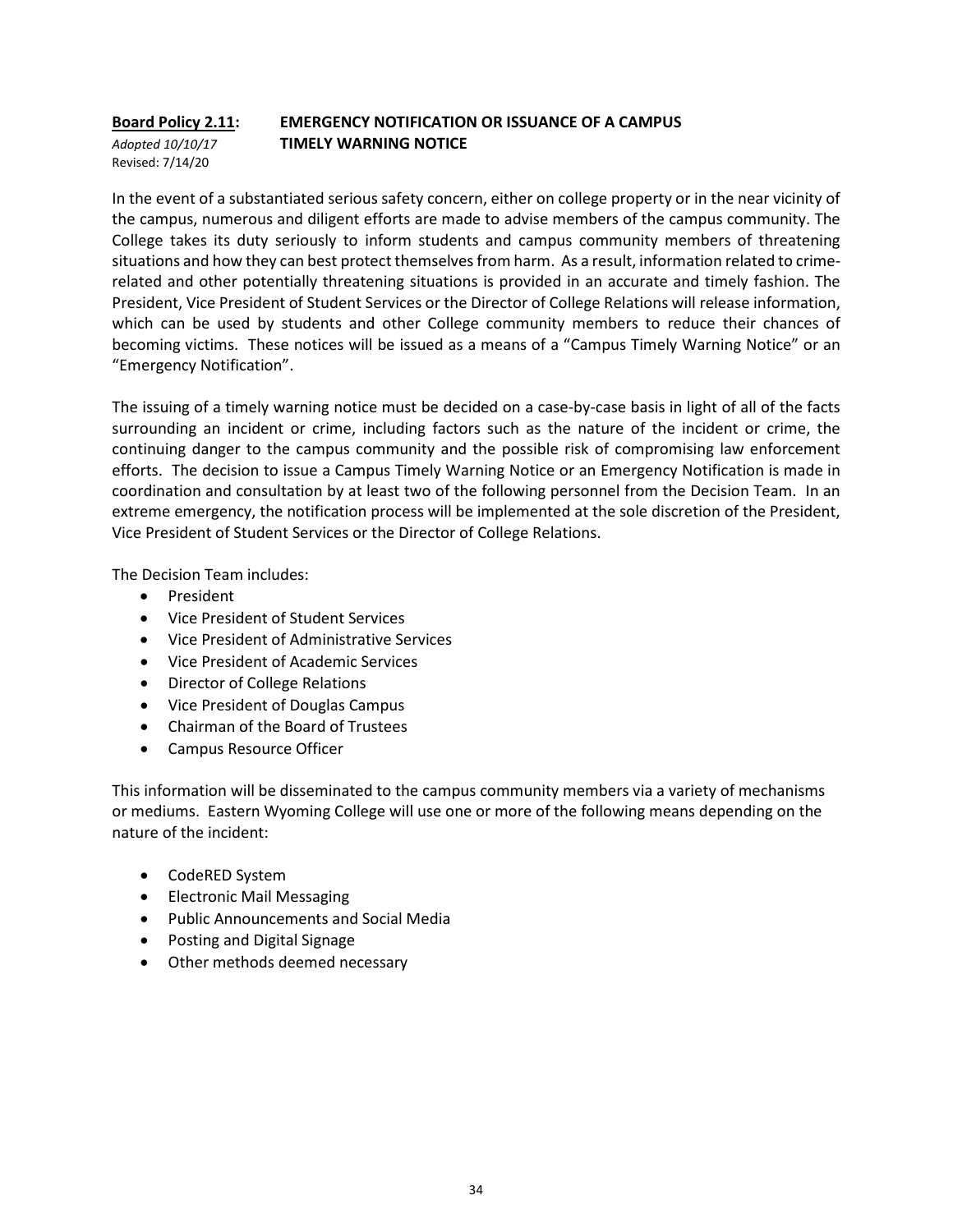## **Board Policy 2.12: SOCIAL MEDIA POLICY**

*Adopted 10/10/17* Reviewed 2/25/19

Eastern Wyoming College encourages the appropriate use of social media as a method of communicating ideas and information, and as part of the educational mission we have at EWC. This policy governs employees and students of the College. This policy governs behavior of individuals as a variety of Social Media Technology is utilized. This policy is not limited to any one media format. The media guidelines and procedures are located in the Communications Guide under the responsibility of College Relations.

Eastern Wyoming College use of Social Media is governed by Section 230 of the Communications Decency Act, which allows a safe harbor for Internet Service Providers and Web sites for activity that occurs on said sites, provided this site/domain take appropriate actions when legally required.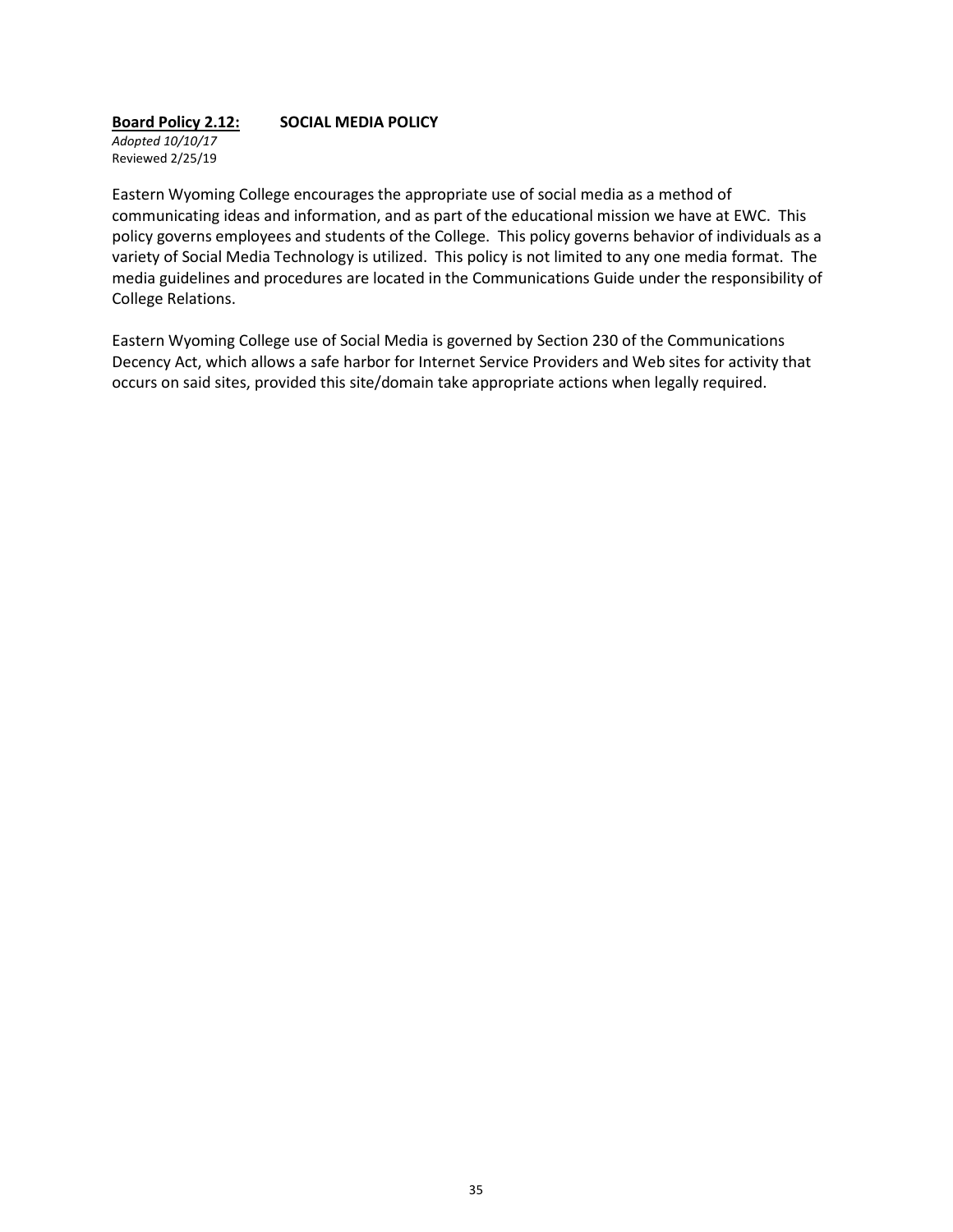### **Board Policy 2.13: WEAPONS**

*Adopted 10/10/17*

Eastern Wyoming College prohibits employees, students, and visitors from possessing, using, or storing weapons on College property with these exceptions:

- 1. Use or possession of weapons by law enforcement personnel;
- 2. Use or possession of weapons in an approved course, when related to the course content and objectives and approved by the Vice President for Academic Services;
- 3. Use or possession of weapons outside of an approved course with the written permission of the College President; and,
- 4. Storage of weapons owned by residents on campus when such storage is supervised and approved by the College President.

A weapon is any device designed to produce serious or fatal injury and is not limited to firearms (including compressed gas-powered or gunpowder), stun guns, dart guns, dangerous chemicals, explosive devices (hand grenades, bombs, black powder, smokeless powder, percussion caps, friction primers and pyrotechnic fuses), bow and arrow combinations, knives with blades longer than 5 inches, switchblades, daggers, swords, striking instruments (clubs, truncheons, blackjacks and metal knuckles), paint-pellet guns, starter pistols, tasers, pepper spray, military folding shovels (e-tools), and martial arts pons (nunchakus, tonfas, staffs and throwing stars).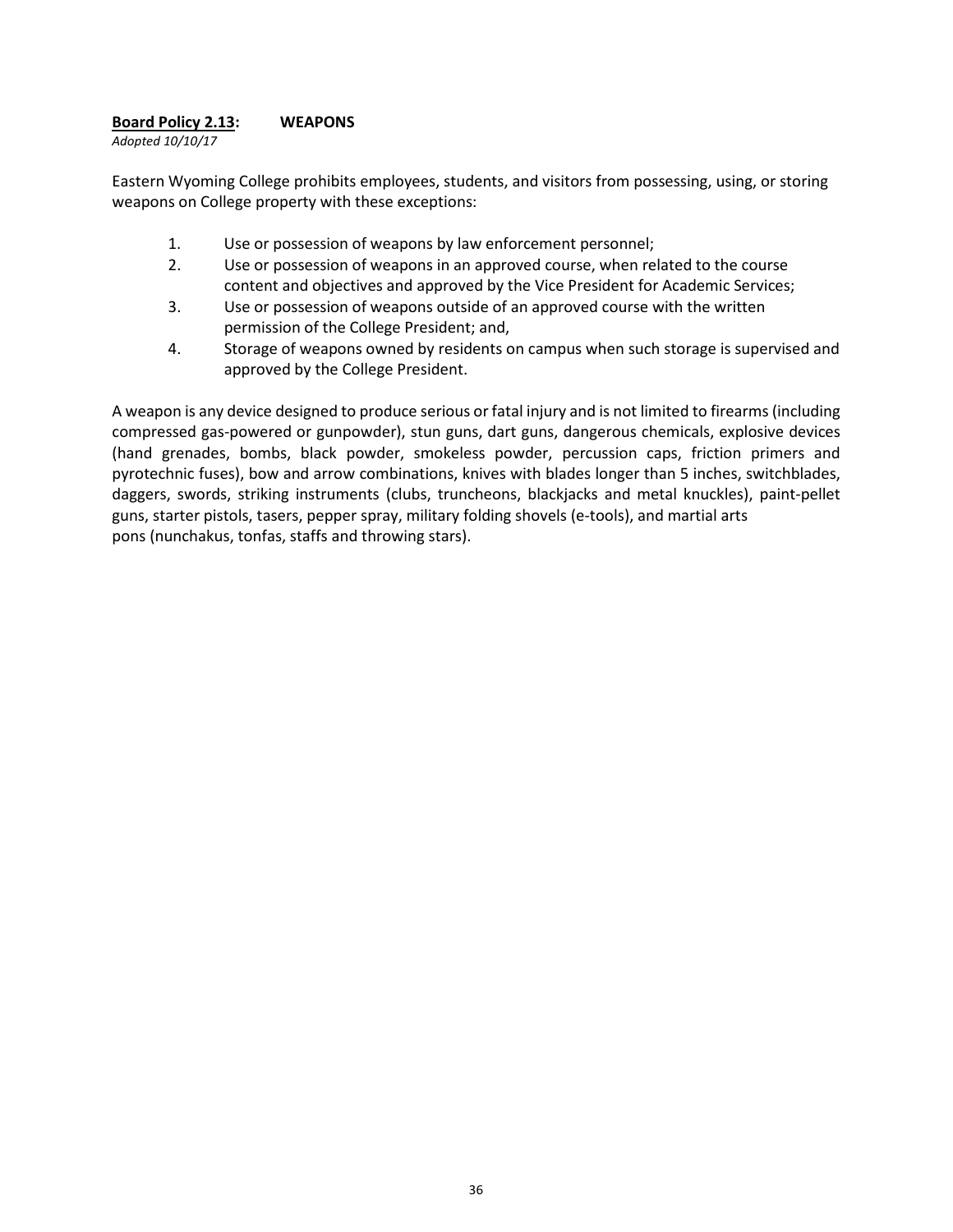#### **Board Policy 2.14: EXCEPTIONS TO THE NO ALCOHOL USE ON CAMPUS POLICY** *Adopted 11/14/17*

The policy of Eastern Wyoming College is to ensure the following:

- 1. The College maintains an alcohol and drug free work and academic environment.
- 2. Serving alcohol in college facilities is allowable only with prior presidential approval. Only the President may grant permission. The President's decision is discretionary and final. The President may grant permission in the following situations:
	- Alcoholic beverages may be served at a few selected Eastern Wyoming College sponsored events or those of guest organizations approved to use the College's facilities. The President will take into consideration the number and age of attendees, purpose of the event, supervision, security provisions, location, date and time of the event, and any factors the President deems relevant.
	- Alcohol used as an integral part of teaching a class.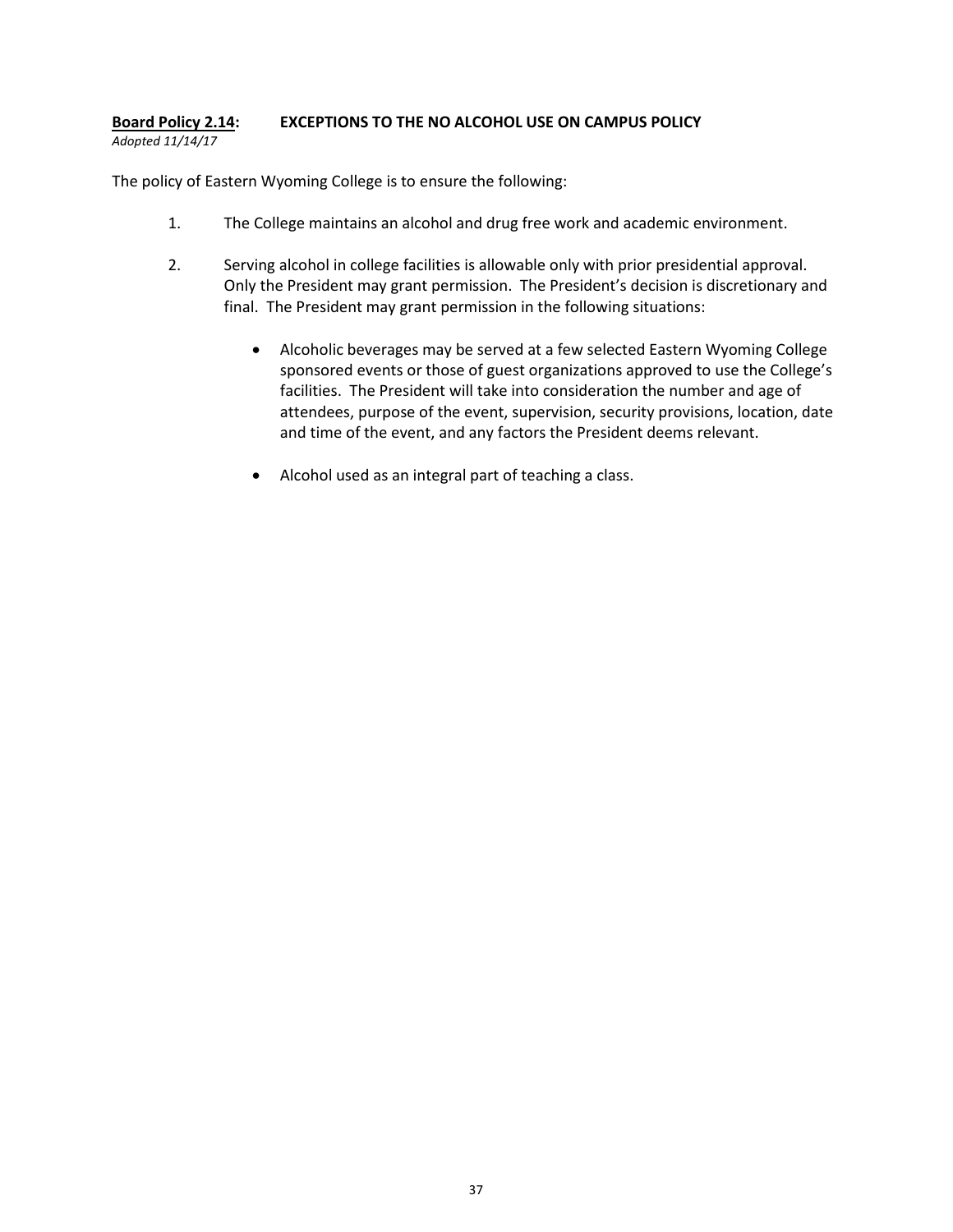### **Board Policy 2.15: COLLEGE BUDGET**

Adopted: 10/10/19

The purpose of the College Budget is to:

- Align annual operations objectives and actions with the College's strategic plan; it's vision, mission, diversity statement, and strategic objectives and initiatives (Board Policy 1.0).
- Optimize the limited financial resources available to meet the goals of the College;
- Serve as the College's formal financial plan.

The Board of Trustees is responsible for maintaining the overall fiscal health of the college. The Board has final authority for the adoption of the budget.

The college President shall work closely with the Vice President for Administrative Services (Assistant Treasurer to the Board) and recommend a balanced budget in accordance with the strategic plan College ensuring that:

- Assets are sufficient and appropriate to the mission;
- Assets are maintained/not allowed to depreciate or become obsolete;
- Assets are applied to achieve mission, support strategic objectives, and respond to priorities of key constituencies, and,
- The primary focus is on long-term shaping and maintenance of asset structure rather than shortterm economic cost of the asset.

The College President has the overall responsibility for monitoring the budget and ensuring that the total annual budget is not exceeded.

It is the policy of the Board that the budget process be transparent and inclusive, allowing input from Trustees, administration, staff, and community members.

The Board shall set a goal for the amount of cash reserves available to carry over for future years. Cash reserves should be adequate to meet future unforeseen demands, long term goals, and emergency needs. Use of cash reserves for budgeting or transfer of cash reserves during the year for unforeseen or emergency expenditures must be approved in advance by the Board.

The policy of the Board is to include consideration of a long term perspective in the budgeting plan and process. Priorities, with estimated costs and ties to the strategic plan, shall be outlined for a minimum of 5 years. A required capital outlay plan shall be projected for a minimum of 3 years.

The College President shall set an annual "contingency fund" amount. This fund is used in cases where the adopted budget is inadequate to meet the required expenses of various functions and departments. Changes to the contingency fund (by transfer to or from other functions or departments) should be approved by the Board, as this is considered to be a substantial change to the adopted budget. Intra-functional and inter-departmental transfers may be made to cover unexpected expenses, as long as the total expenses per function does not exceed the established budget. However, all budget transfers shall conform to established Budget Transfer Guidelines that are periodically reviewed and updated.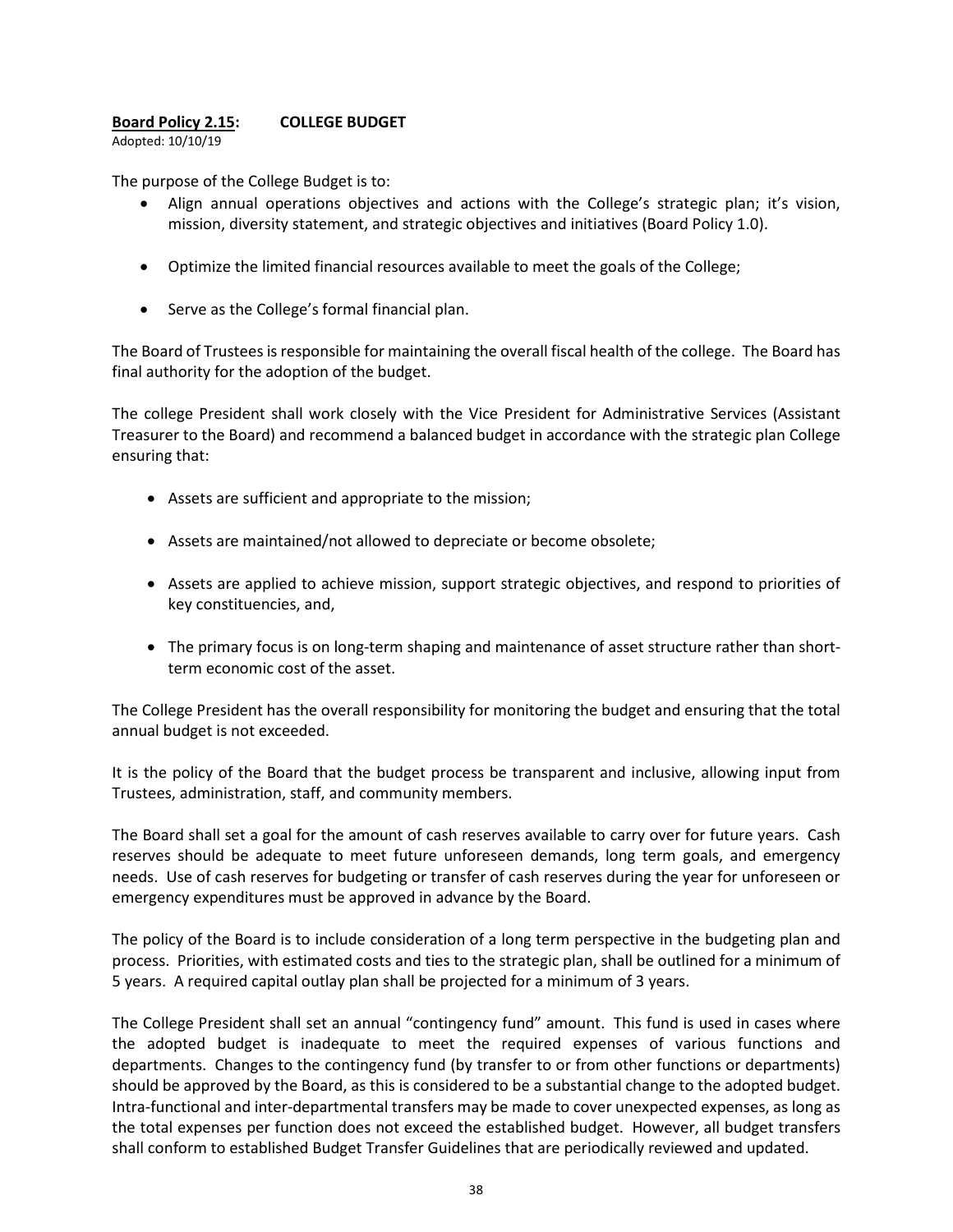There should not be any planned "slush" funds present within the budget understood to be intentionally overstated and available for unforeseen emerging circumstances that should otherwise be met and funded by the contingency fund.

Budgets shall be aggregated and evaluated annually and any over expenditure conditions shall be identified and reported at the appropriate level within the organizational chain of command.

Monitoring the budget is important to ensure that the financial, operational and capital plans that were developed and approved for implementation as part of the budget processes are being implemented. Budget monitoring is crucial for an organization to be able to enforce accountability related to spending. Regular, comprehensive monitoring of the budget allows EWC to evaluate service level provision, ensure any new initiatives are making expected progress towards goals/expectations, learn more about trends and other deviations that may impact future operations, and finally demonstrate transparency by sharing findings from this regular monitoring.

Budget monitoring must include examination of a broad set of functions in order to fully inform what actions need to be taken if significant deviations are found.

Budget monitoring should include analysis of a diverse set of indicators to best inform the analysis and facilitate evaluation of EWC's overall performance. EWC will establish comprehensive budget monitoring that includes the following key items:

- **Revenues**
- Expenditures
- Personnel
- Non-personnel
- Operations
- Capital
- Economic Trends
- Performance Measures

The College's operating budget is prepared annually, detailing revenues and expenditures. The budget is prepared to coincide with the fiscal year of the College, July 1 to June 30. The Board of Trustees has the ultimate responsibility for approving the annual operating budget.

### **Administrative Rule 2.15.1: ANNUAL BUDGET CYCLE PROCESS**

Adopted: 10/10/19

In the budget development process outlined below, Eastern Wyoming College follows the Annual Budget Cycle Process. The budget document provides a financial plan for fiscal year revenues and expenses, outlines initiatives and implements controls for spending authority. Budget planning at EWC will be a transparent and participative process that involves all campus constituencies.

### **Phase 1: Preparation of the Proposed Budget**

- 1. Historical budget data, revenue and enrollment projections are distributed to department heads/program directors and budget managers for review.
- 2. Budgets are prepared by departments with assistance from their Vice President.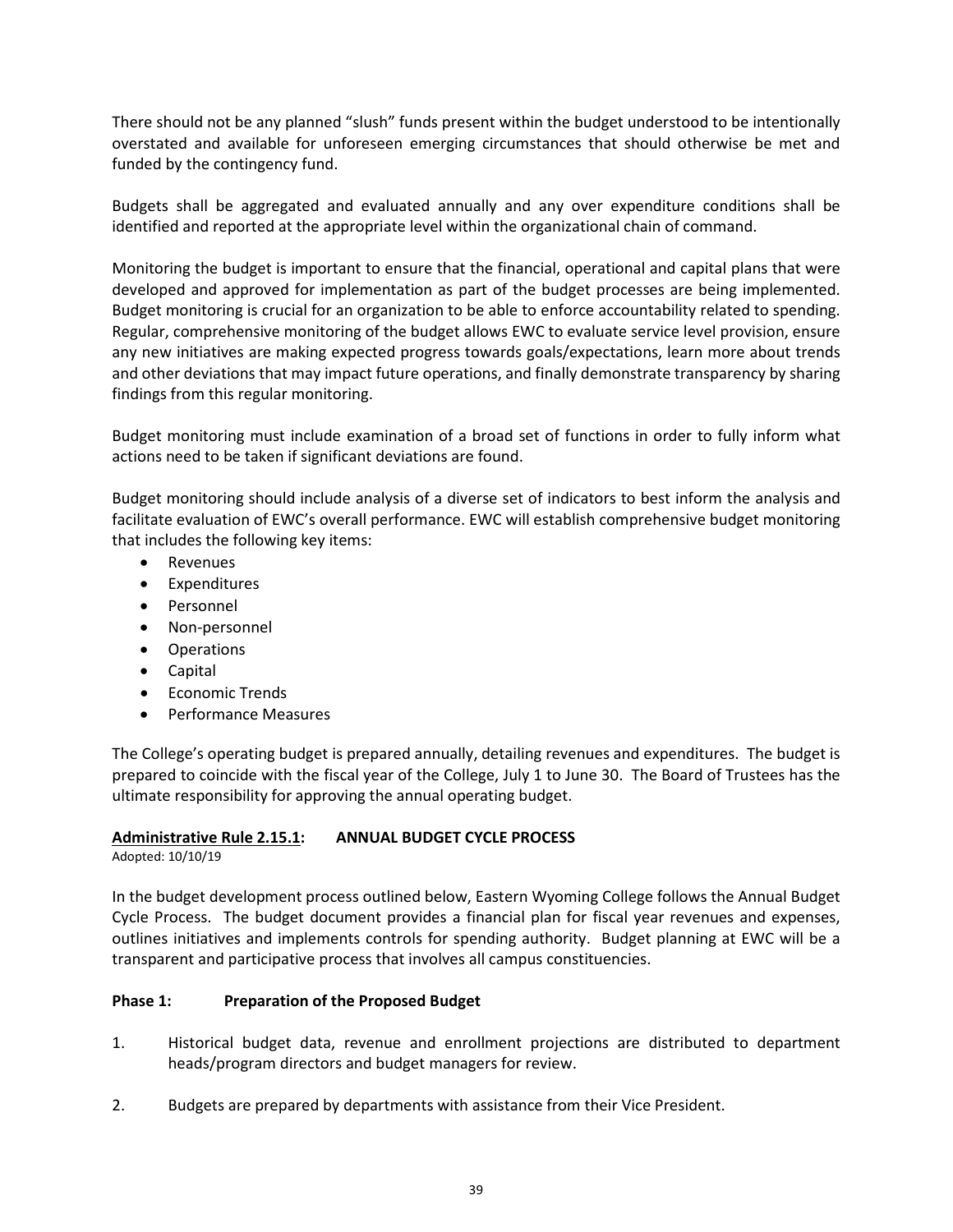- 3. The Vice Presidents will utilize their key leadership areas to prioritize requests before forwarding them to the Vice President for Administrative Services and the President. Budget managers who report directly to the President will submit their budgets directly to the President. The President will work cooperatively with budget managers when requests are revised before forwarding them to the Vice President for Administrative Services.
- 4. The President, in collaboration with the Vice Presidents will review and prioritize, add and/or reduce recommendations, align requests with the strategic directions and share the priorities with the Board of Trustees at a work session in the fall.
- 5. The President provides guidance to the work of the Vice President for Administrative Services and communicates budget information to campus constituencies.
- 6. Distribute proposed Preliminary Budget college-wide prior to presenting to the Board of Trustees.

### **Phase 2: Approval of Preliminary Budget by the Board of Trustees**

- 1. The EWC Board of Trustees will review and/or revise the Preliminary Budget in a work session or retreat prior to the May board meeting.
- 2. At the May board meeting, the Trustees will take official action regarding the Preliminary Budget.
- 3. At the May board meeting, the Vice President for Administrative Services will request authorization from the Board of Trustees to schedule public hearings concerning the current fiscal year final budget and renewal of any special mill levies for the new fiscal year.

### **Phase 3: Adoption of the Fiscal Year College Budget**

- 1. The Vice President for Administrative Services will publish a Notice of Budget Hearing in the official newspaper of the College District. The hearing is held at the July Board of Trustees meeting.
- 2. The Board of Trustees will formally adopt the budget at the July board meeting on or before the third Wednesday of July.
- 3. The Vice President for Administrative Services submits a copy of the complete budget in the required format to the Goshen County Clerk and the Wyoming Community College Commission per the Wyoming Uniform Municipal Fiscal Procedures Act.